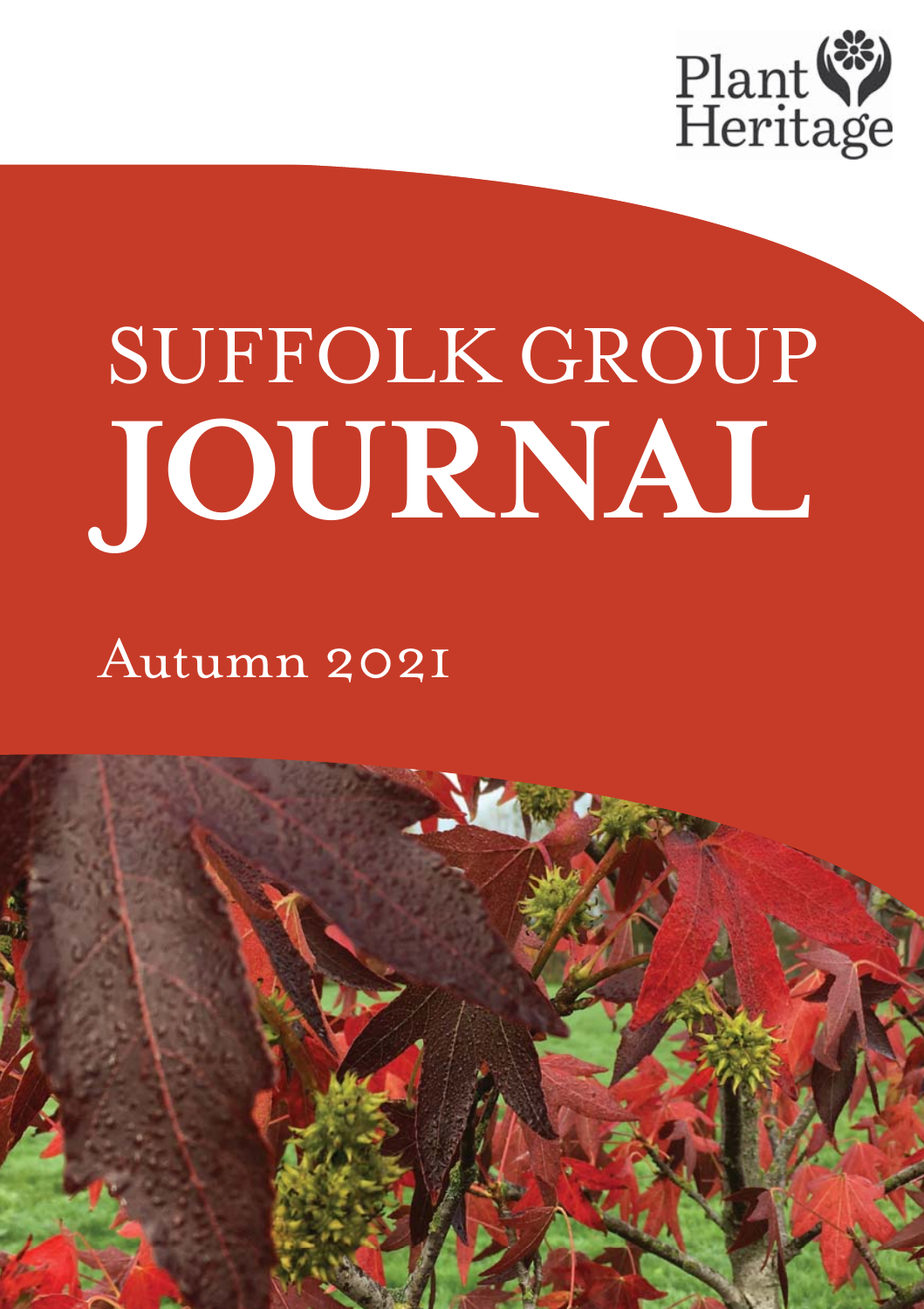## **CONTENTS**

| Chairman's Letter                          | 3              |
|--------------------------------------------|----------------|
| Message from the Membership Secretary      | $\overline{4}$ |
| Treasurer's Report                         | $\overline{4}$ |
| <b>Suffolk National Collections Report</b> | 5              |
| <b>Suffolk National Collections 2021</b>   | $5 - 6$        |
| Tribute to John Foster                     | $6 - 7$        |
| Beginnings with Bellevalia                 | $7 - 10$       |
| Programme of Forthcoming Events            | $10 - 11$      |
| <b>Plants of Distinction</b>               | 12             |
| Helmingham Spring Plant Fair               | $13 - 15$      |
| <b>Hooked on Hostas</b>                    | $16-19$        |
| The Glimpse Garden                         | $20 - 22$      |
| <b>Clematis Internodal Cuttings</b>        | 23             |
| What to look for when choosing a Bamboo    | $23 - 25$      |
| A Date for Your Diary                      | 26             |
| <b>Suffolk Group Committee Members</b>     | 27             |

*Editor: Rosie Ansell Layout: Tuddenham Press Cover design: Sally Geeve. www.sallygeeve.com The cover photo is of Liquidamber styraciflua in Jude Law's garden at Stradbroke.*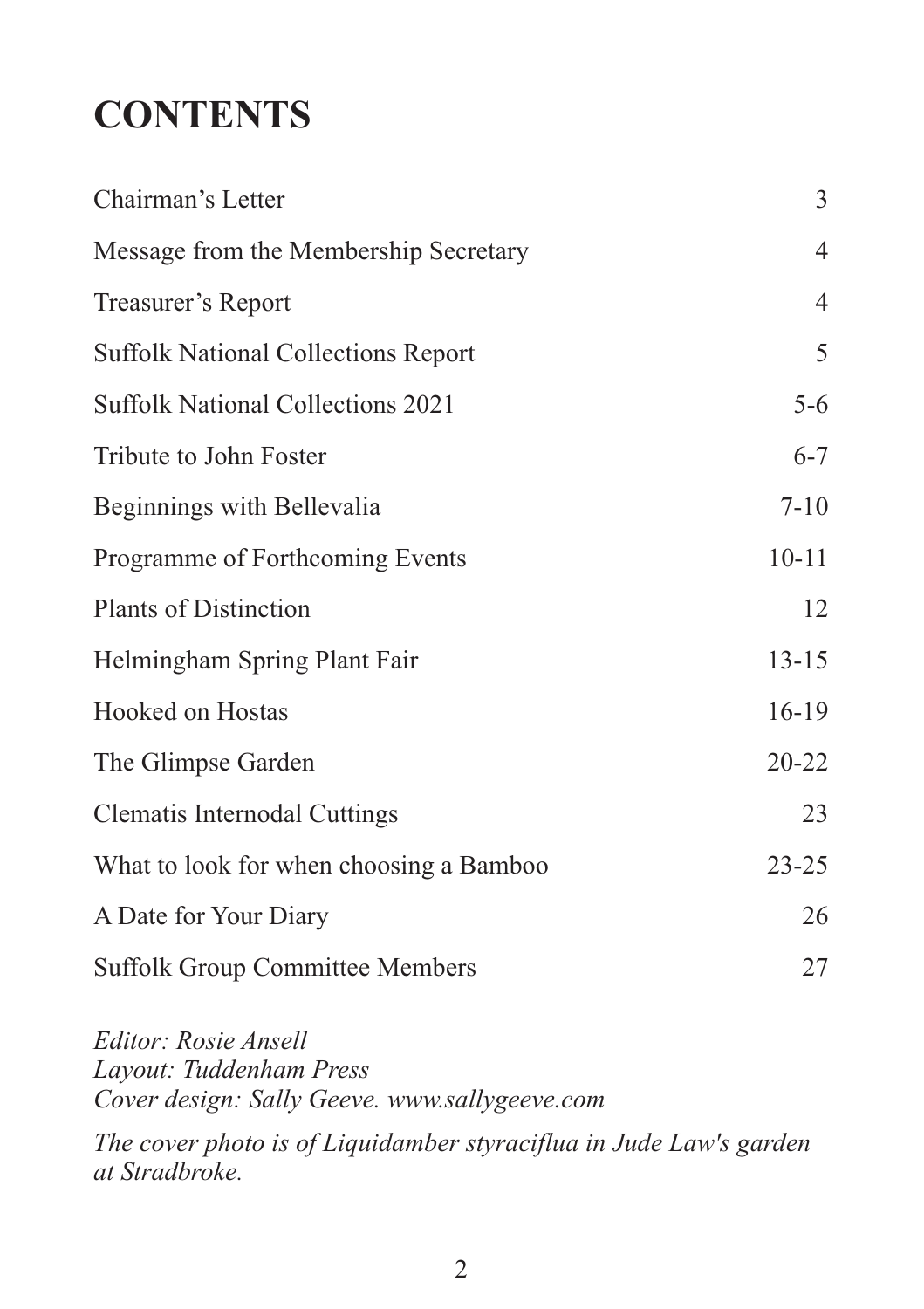## **CHAIRMAN'S LETTER**

## **MAGGIE THORPE**

I am so pleased to be able to report on a highly successful Plant<br>Fair at Helmingham Hall in May. Two wonderful sunny days making us feel that the world was definitely returning to normal. Tickets for the Autumn Fair will not be limited or timed so I look forward to seeing you all there. To save queueing, go on line and book now – www.helmingham.com/events.

This year, as a great conservation project, we are giving away 800 packets of seed of Tulipa sprengeri, the amazing scarlet tulip fringed by a touch of gold, native to Turkey and lost in cultivation there.

Also from October we are looking forward to seeing everyone back in the Hall at Stowupland. Every effort will be made to ensure you are safe according to Government guidelines. If you have any problems or particular needs, do give me a ring.

The propagation team have been limited to a few people at a time as we operate in small spaces. Hopefully we shall be able to remedy this before long.

Please do help us to increase our membership. Bring your friends along to meet us at Stowupland. We have one of England's most famous gardeners, Fergus Garrett, coming to talk to us in March, and we welcome guests. Tickets will go on sale in the New Year.

Best wishes for a Covid-free winter and although early, I wish you a Happy Christmas.

> **Contributions for the Spring Suffolk Group Journal wanted by 10th January 2022. Please send to rosieansell@aol.com**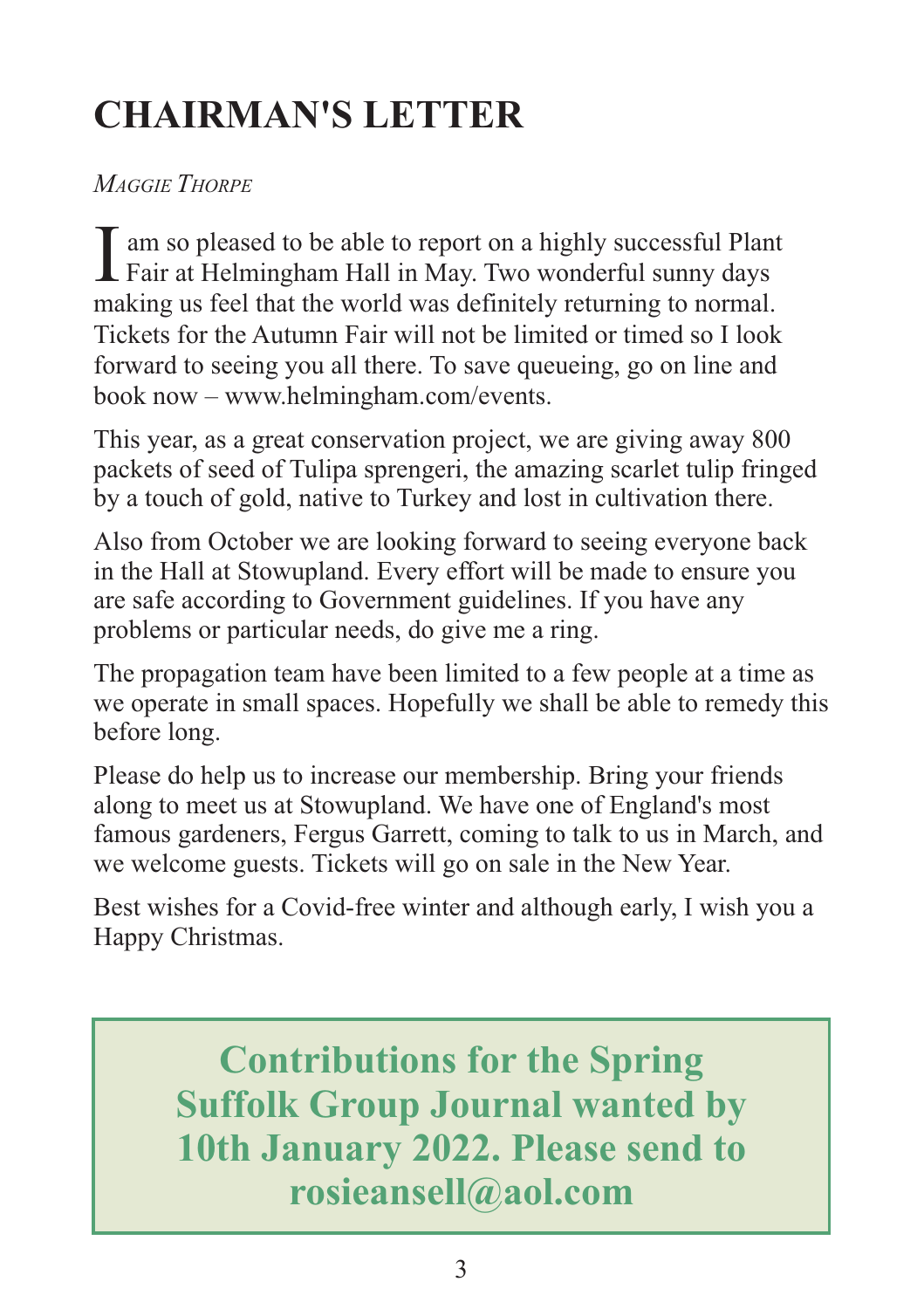## **MESSAGE FROM THE MEMBERSHIP SECRETARY**

#### *I A SOBEL SHTON*

We trust you have enjoyed some of the amazing webinars made available over the past months – and still some to come – keep an eye on the national website. Many excellent county organised webinars are available to all members.

Don't forget that you get free entry to Helmingham and the Plant Fair if you volunteer an hour of your time on Sunday September 19th.

New Members 2021, Welcome to Plant Heritage!

Catherine Bacon, Brundish - Sally Jackman, Woodbridge - Mary Scott, Debenham - Roderick Newton, Cotton - Miss Lightfoot, Great Welnetham.

We look forward to meeting you at Stowupland Village Hall on 23rd October 2021 and beyond.

## **TREASURER'S REPORT**

#### *PAT STANLEY*

#### **August 2021**

In yet another very difficult year the Suffolk Group has continued to work hard to raise funds for Plant Heritage.

The Spring Fair at Helmingham was a great success, raising £8906.84 after costs. Our thanks once again go to the Committee and all those who volunteered on the two day event. A tiring but very enjoyable two days.

In addition to the above Anne Tweddle, Maggie Thorpe and members of the propagation group have during the course of the year raised a further £1716.80 from plant sales at Helmingham and sales "made at the garden gate."

We are now looking forward to participating in the Autumn Plant Fair at Helmingham in September, when we hope to add to our 2021 fund raising total.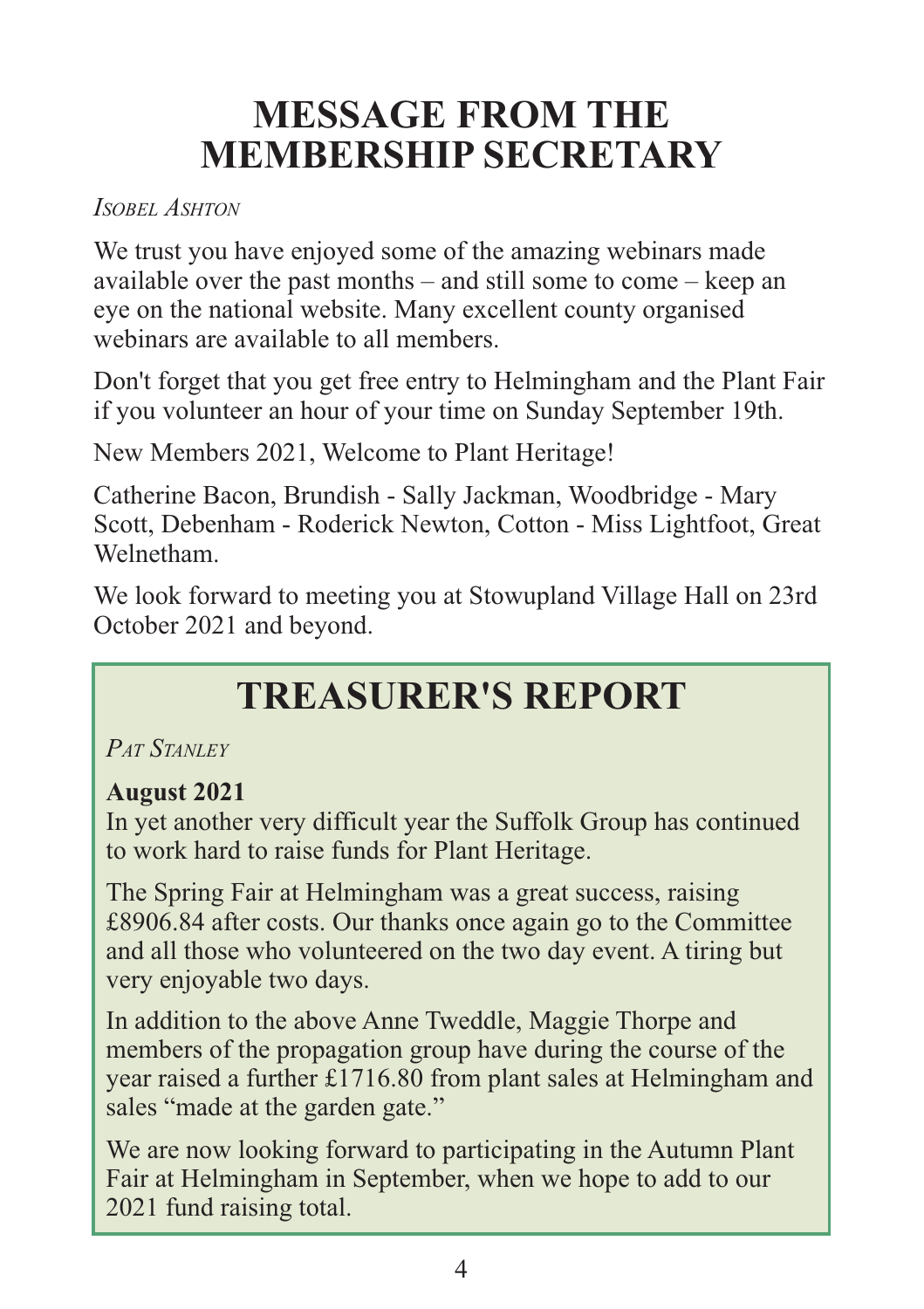## **SUFFOLK NATIONAL COLLECTIONS REPORT**

#### **DOROTHY CARTWRIGHT**

We have a new collection in Suffolk – Bellevalia held by Debbie Amor in Lowestoft which is very interesting to see.

We also have an application from Steve Baker in Hollesley for a collection of Historic Irises raised in or linked to Suffolk and we are waiting to hear from Head Office if this has been accepted.

Collection Holders have been trying hard during the Coronavirus time to supply people with plants they have asked for. Some were at the Helmingham Plant Fair.

I have been allowed to visit Collection Holders. If you want to visit a collection it is best to contact the collection holder and arrange a suitable date.

## **SUFFOLK'S NATIONAL COLLECTIONS 2021**

| Aesculus<br>Robert Grimsey, 01728 685203                                   | Framlingham  |
|----------------------------------------------------------------------------|--------------|
| <b>Bellevalia</b><br>Debbie Amor 07565 966682                              | Lowestoft    |
| Dianthus (Malmaison)<br>Dianthus (Perpetual)<br>Jim Marshall, 01473 822400 | Shelley      |
| Disporopsis, Disporum & Prosartes<br>Helen Chen, 07805 238680              | <b>Bures</b> |
| Dryopteris<br>Equisetum<br>Anthony Pigott, 01449 766104                    | Stowmarket   |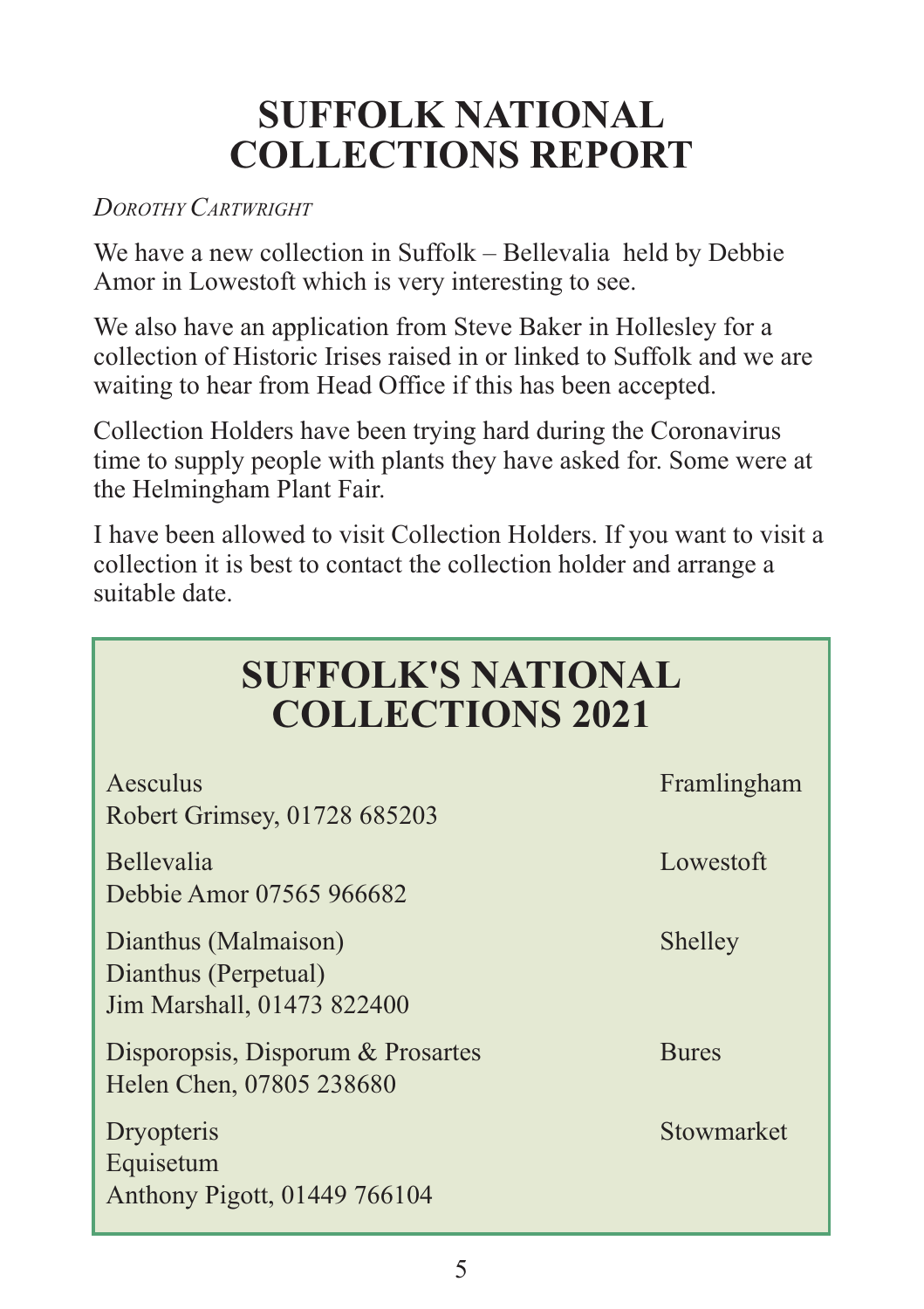| Euonymus<br><b>Rhus</b><br>Toxicodendron<br>Rupert Eley, Place for Plants, 01206 299224 | East Bergholt  |
|-----------------------------------------------------------------------------------------|----------------|
| Hosta<br>Melanie Collins, Mickfield Hostas, 01449 711576                                | Stowmarket     |
| Impatiens<br>Will Purdom,<br>team.botanico@gmail.com                                    | <b>Beccles</b> |
| Iris (Sir Cedric Morris)<br>Sarah Cook, 01473 822400                                    | Shelley        |
| Iris (Sir Michael Foster)<br>Lucy Skellorn, 07730 507900                                | Stowmarket     |
| <b>Narcissus</b><br>(Rev. G. Engleheart)<br>Darren Andrews, 01473 822987                | Dispersed      |
| Plants named for Ellen Willmott<br>Nick Stanley, 01473 757585                           | Witnesham      |
| Santolina<br>Jon Rose, Botanica, 01728 747113                                           | Campsea Ashe   |
| <b>Suffolk Garden Plants</b><br>Suffolk Punch Trust, 01394 411327                       | Hollesley      |

## **TRIBUTE TO JOHN FOSTER**



We in Plant Heritage were immensely sad to hear the news of John Foster's sudden death in July. He and Brenda had been members of Plant Heritage for many years and their stall was a fixture at our plant fairs at Euston and Helmingham since 2003.

Born in London John attended agricultural college and worked on a dairy farm after national service. He moved to the Waveney Valley soon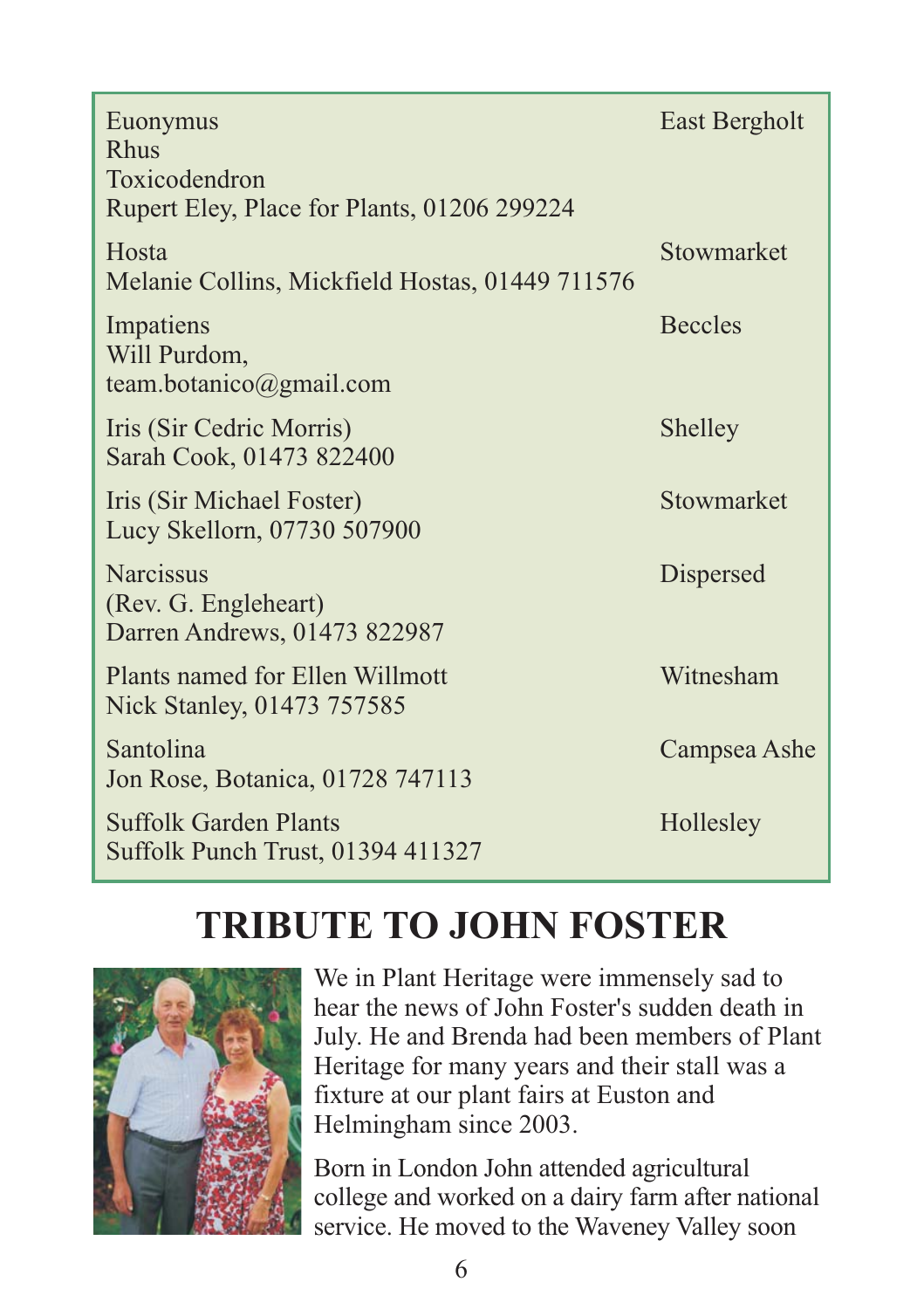after and met his wife Brenda at the local Young Farmers Club. After their marriage in 1965 they moved to Redisham where they brought up their four children and established their well known garden at Gable House, specialising in snowdrops and other bulbs. It has been opened regularly for the National Gardens Scheme since 1977. An account of a visit to it is on the NGS website

(https://thegardengateisopen.blog/2017/02/18/forty-years-on-and-stillgrowing-strong-at-gable-house-9/). John and Brenda also ran a shop in Beccles for a number of years selling fruit, vegetables and flowers.

John won many prizes at local shows as well as giving talks and advice to gardening groups and societies, along with caring for gardens and open spaces in Beccles, working with the local Horticultural Society. He was a vice chairman of the Norfolk Group of the Alpine Garden Society and served on Redisham Parish Council.

Many tributes have been paid to John locally, praising his helpful support and advice, and his calm and patient personality, though with a twinkle in his eye.

## **BEGINNINGS WITH BELLEVALIA**

## $D$ *EBBIE AMOR*

*'A group of Muscari-like bulbs from Europe and the Middle East, which on the whole have little value as garden plants, interesting as they are.'* If I had read this, before meeting my first Bellevalia, I In his book The smaller bulbs Brian Mathew describes Bellevalia as, might never have bothered!



*'Muscari-like'* searching the internet, I spotted four My obsession started innocently enough, before I had ever heard of Brian Mathew, five years ago. As an amateur gardener I was just looking for some spring bulbs for pots on my patio. I liked Muscari. I visited the National Collection held by Richard Hobbs in Norfolk and discovered that they came in colours other than blue. Back home, excitedly Bellevalia bulbs, which I added to an order. I put them in pots in the autumn, left them on a sunny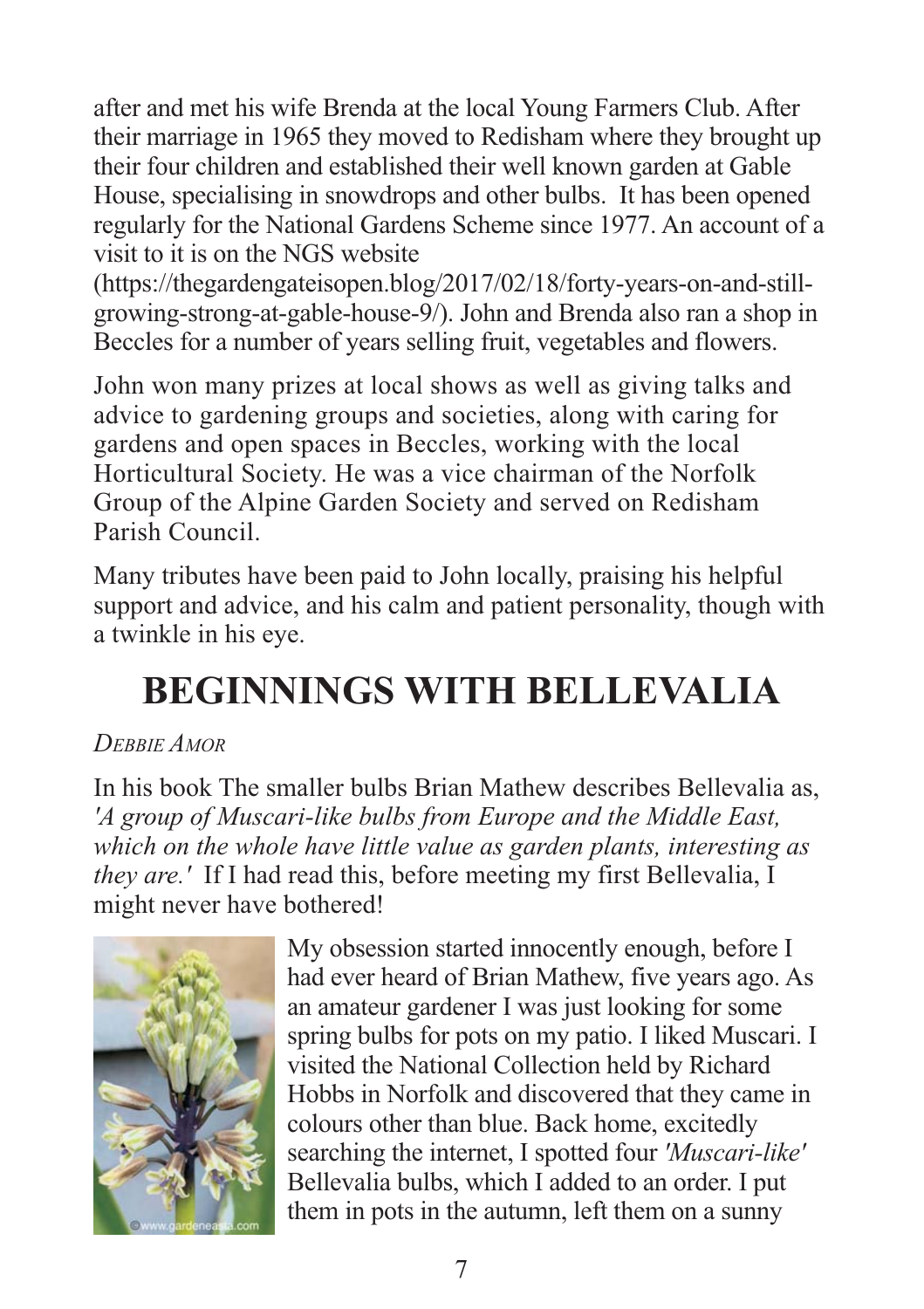patio in winter and in spring I was rewarded with beauty.

Needing to know more I turned to the oracle that is Wikipedia. Remember, I am an amateur. Today I know about RHS Library resources, specialist databases, clubs, societies, and publications. I enjoy contacts via social media with plant collectors and growers around the world. However, it was that initial search which started me on the learning journey through history, geography, science and horticulture that I'm still very much enjoying.

I learnt that French naturalist, Philippe–Isidore Picot de Lapeyrouse first described the genus Bellevalia in 1808. He named it in honour of Pierre Richer de Belleval. Belleval was a 16th Century French physician and botanist who founded the Jardin des plantes de Montpellier, the first botanical garden in France.

The range of Bellevalia spreads from Portugal and Morocco in the East to Pakistan and Tajikistan in the West. They are dotted about in most of the countries of Europe and Africa which border the Mediterranean.

Bellevalia are also present through the Trans-Caucasus (Georgia, Armenia, Azerbaijan, Southern Russia), and on via Iran, Iraq, Afghanistan and more. Turkey is a hot spot of endemic species. At this point I got quite excited. While some of the countries on the list do not spring to mind as immediate holiday destinations, the possibility of travel, to see some of these plants in the wild, added to their allure and I've long wanted to visit Turkey.

The genus Bellevalia is in the taxonomic Family Asparagaceae and Subfamily Scilloideae. This all sounded simple enough to me, until I started reading proper grown-up scientific papers on Family, Genus and Species. Let's just say DNA sequencing has a lot to answer for and there remains much scientific discourse on what exactly goes where within the Bellevalia family tree. I have a nasty feeling that I shall be doing some serious relabeling as clever botanists come to fresh conclusions on taxonomy in coming years. And don't get me started on the myriad of synonyms and historical name changing which has occurred since 1808.

For the time being I base my plant naming and labelling on the Kew Science database, Plants of the World Online (POWO) shows 75 'accepted' Bellevalia species. The number increased even in the last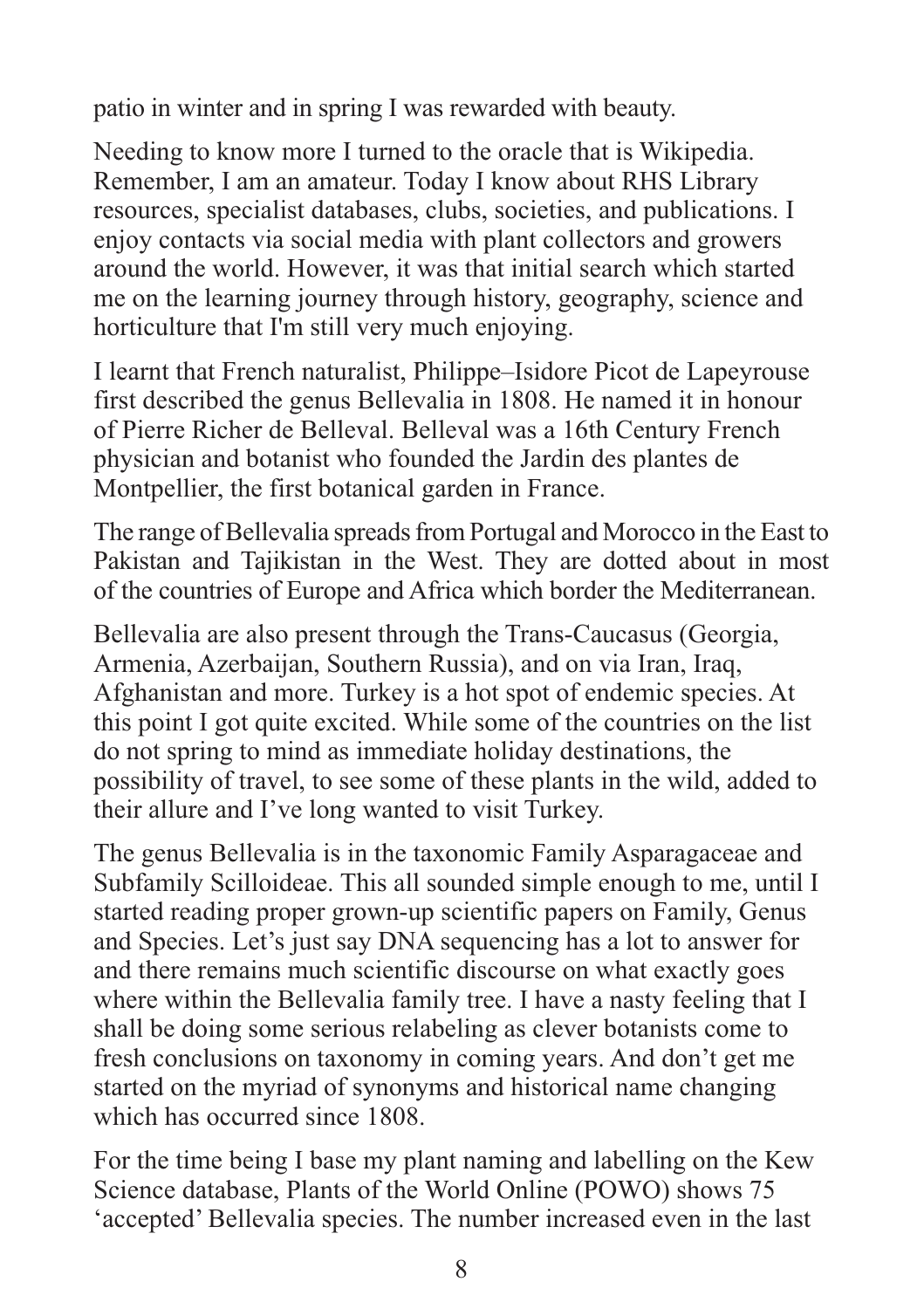year. It is unlikely I shall ever hold a complete collection, but I'm only just getting started, and I do like a challenge. I am quite proud of the fact that if you search for Bellevalia rixii on POWO you will already find some images from my collection.

In spring 2021 I held examples of 12 species which were flowering bulbs with a further 16 either as seedlings or small bulbs yet to flower.

I say 'held' because, as anyone who has ever loved a plant knows, the return of old friends is never certain. I have lost one species due to a virus which I believe came with them from their supplier. Unfortunate, but it highlighted the need for plant hygiene and was a valuable early learning point. I lost one example of relative rarity through underestimating the difference in temperatures plants would experience on a larger north facing patio when I moved house. Fortunately, I found a replacement. He and his kind now spend winters under cover.

Initially I focused on sourcing bulbs. But, as my interest and confidence have increased, I've been working on growing from seed too. While I have been able to collect a little of my own, the internet has been invaluable in finding suppliers. Patience is key here. It takes 3 to 5 years or more before bulbs develop enough to flower. Added to which, it's never quite certain what you will get from seed. Developing my skills in vegetative propagation is a work in progress!



My experience, living on the Suffolk coast, is that Bellevalia species are a little more precious than Muscari. For best results they require protection from the cold and wet in winter and benefit from more careful watering in spring. Also, slugs and snails seem to enjoy the leaves of the larger species, but I guess that just proves they are plants.

As I type, in August, the whole collection is dormant. Anyone visiting would simply see rows of terracotta pots, filled with John Innes No.2 and added grit, sitting dryly in the greenhouse. Hopefully

the bulbs are snoozing away waiting for repotting at the end of August as their cue to wake up. If all is well, the blooms should start to return from mid-March, with the last ones fading into May. I do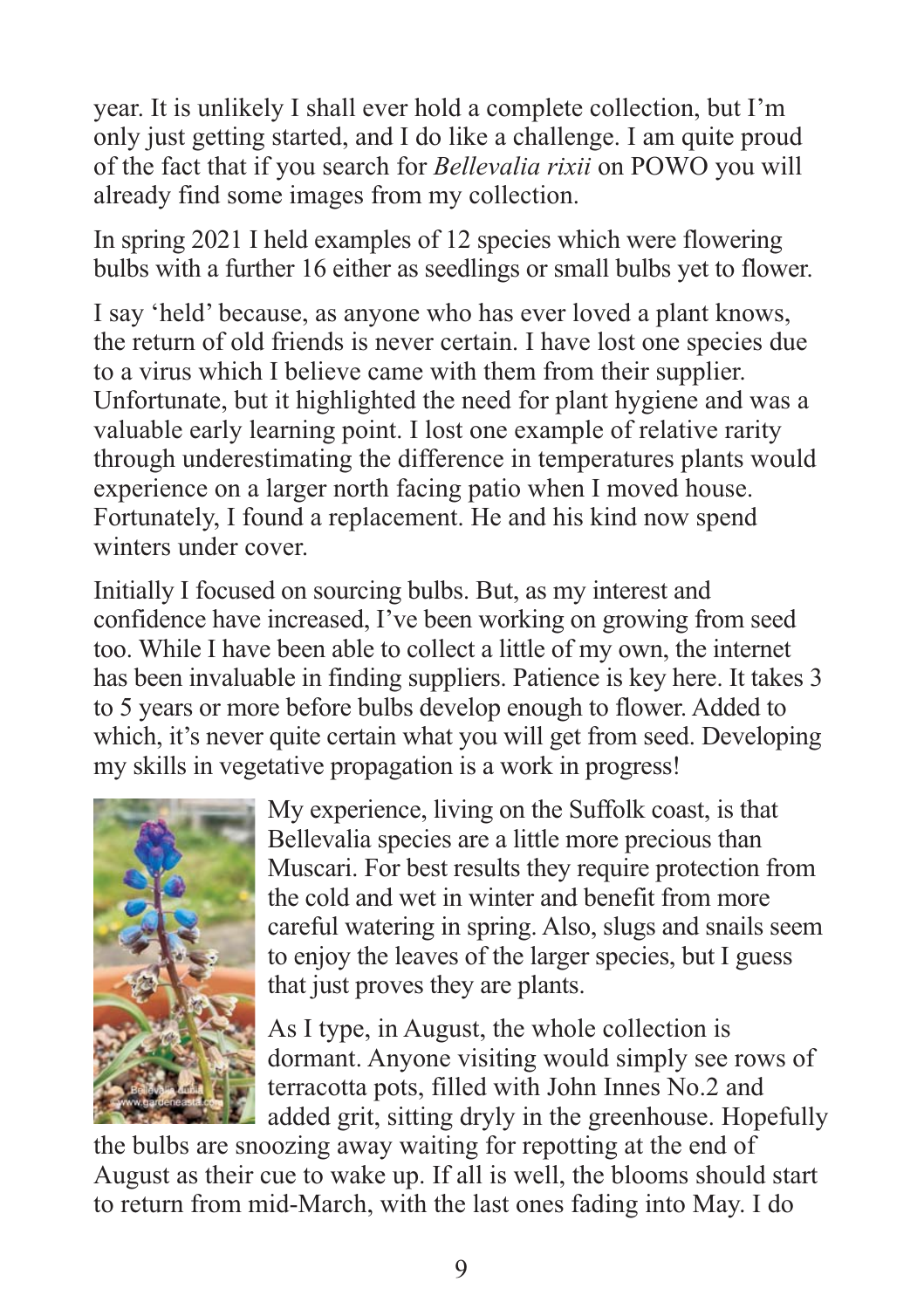hope they will all choose to return and look their best; I will be able to show them the plaque I have just received, identifying them as a Plant Heritage National Collection.

In the meantime, if you would like to see a few more, please have a look at my website http://www.gardeneasta.com

Plants in order of appearance - *Bellevalia longistyla - Bellevalia cyanopoda - Bellevalia rixii - Bellevalia dubia.*

(Ref: Brian Mathew - The Smaller Bulbs - Batsford 1987)

## **PROGRAMME OF FORTHCOMING EVENTS**

All talks will be held at Stowupland Village Hall at 2.30 pm. Please check the Suffolk Plant Heritage website if regulations about gatherings should change.

#### **October 23rd 2021: "Camassia Calling" by Stella Exley.**

Stella Exley of Hare Spring Cottage Plants holds a National Collection of Camassia. She has exhibited at Chelsea with these wonderful plants and obtained a Gold Medal. Camassia are plants that span the gap between the end of the bearded Irises and the start of the Roses and are rightly sought after for their elgant colour and form.

#### **November 27th 2021: AGM and "Yes, But What Did Linnaeus Do For Us?" by Jan Michalak.**

The AGM will cover a short part of the beginning of the meeting and will be followed by a light-hearted talk about Linnaeus and his method of classifying and naming plants. Jan is a knowledgeable Garden Consultant and plant enthusiast. No Greek or Latin required!

#### **January 29th 2022: "The Ghost of Cedric Morris" by Sarah Cook and Lucy Skellorn**

Cedric Morris was an artistic and gardening giant who lived in Hadleigh, Suffolk. His former home and studio (formerly the East Anglian School Of Painting and Drawing) has come under the care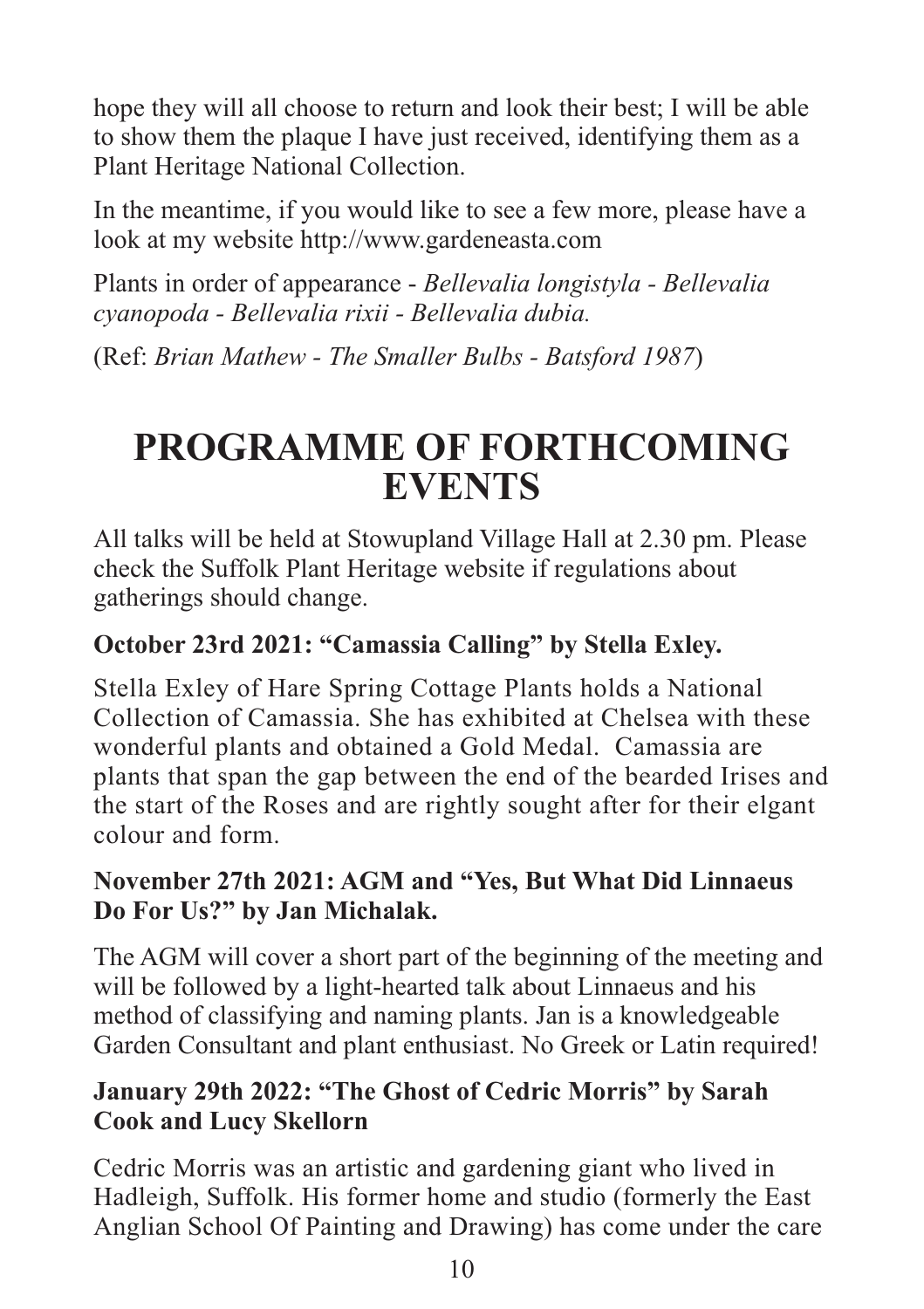of The Benton End House & Garden Trust. Sarah and Lucy will be talking about the man, the garden and what is happening at the house now.

## **February 26th 2022: "Garden Chasing in Japan" by Barbara Segall.**

Many of you will be familiar with Barbara's book 'Secret Gardens of East Anglia' and will know what a treat visually and intellectually will be in store when she talks about her visit to Japan. Barbara is a writer for a number of journals, a blogger and the 2020 holder of The Chartered Institute of Horticulture's, President's Award.

#### **March 26th 2022: "Designing With Plants (Plant Combinations)" by Fergus Garrett.**

## *This is a ticket only event. £7 members £12 guests. Tickets will be available in the New Year.*

Fergus Garret has taken on the mantle of his former mentor, Christopher Lloyd and has continued to make Great Dixter a place of pilgrimage for anyone with the slightest interest in plants and garden design. Fergus is an excellent speaker who will bring his vast knowledge and expertise to Suffolk to help us improve our own gardens.

## **April 23rd 2022: "Little Blue Bulbs" by Richard Hobbs.**

This will be a very special look at all things Muscari. Richard is a botanist and keen gardener, he has worked extensively in nature conservation and has travelled widely to show people wildflowers. He has held the national collection of Muscari for nearly 30 years which was inherited from the great Suffolk gardener, Jenny Robinson. The collection started with 30 plants and is now pushing 200.

## **April 30th 2022: Garden Visit 2.30 pm.**

All members and friends are invited to visit Alastair Harris's garden at Foxhall Place, Purdis Road, Foxhall, Ipswich IP10 0AE to view his collection of Camellias and Magnolia.

Full details in the Spring Journal 2022.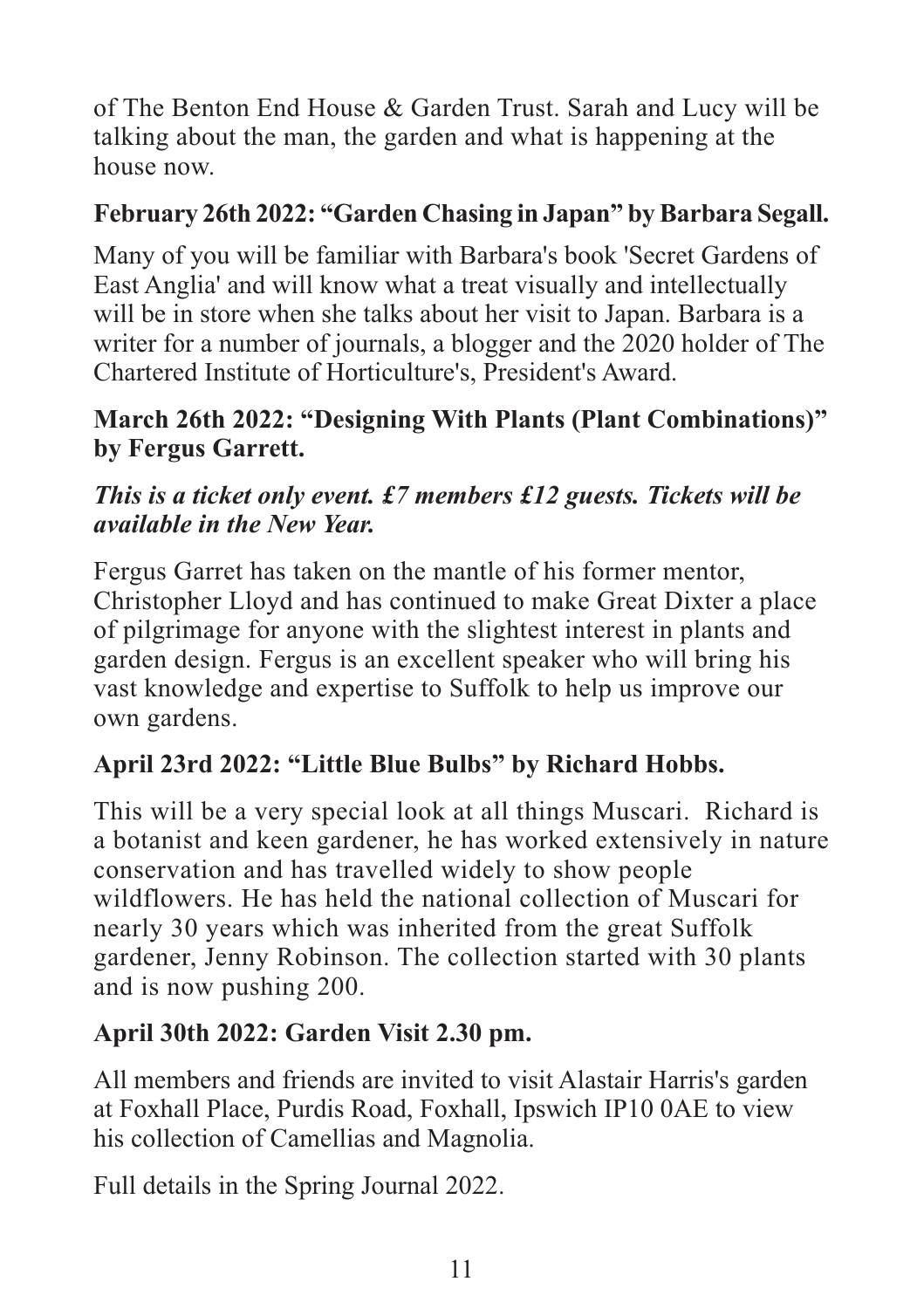## **PLANTS OF DISTINCTION**

Plants of Distinction is a local family run seed company based at Framsden near Stowmarket. Members of Suffolk Plant Heritage can order seeds from them at a 50% discount on the catalogue price. Catalogues can be obtained by calling the Order Hotline and Customer Service No. 01449 721720. Seed orders can be posted using the order form in the catalogue and applying a 50% discount to the seed price, but the postage and packing cost is not discounted. The website has a greater selection of seeds than can be found in the catalogue together with a selection of bulbs and plants.

The discount code shown below must be written on the order. Orders may be placed on the hotline number shown above and again the discount code must be quoted when placing the order. If you place your order via their website

www.plantsofdistinction.co.uk and enter the discount code the discount will be applied automatically.

The discount code, for seeds only, is SPH50 and can be used until 31/7/2022.



*Plant Centre, Garden and Café Trees, Autumn bulbs and hardy shrubs* 

Visit this Autumn for all your plants we stock a first class selection of English grown ornamental trees, as well as fruit trees.

**Plant Centre Open Daily 10am – 4pm**  Café and Garden see website for opening times

The Place for Plants, East Bergholt Place, Suffolk CO7 6UP Tel: 01206 299224 E-mail: sales@placeforplants.co.uk www.placeforplants.co.uk

## Love your garden?

Brighten up your borders with our range

\*perennials \*shrubs \*climbers \*ornamental trees \*soft fruit trees and bushes \*grasses

Seasonal selection includes vegetable plants, herbs, bedding, bulbs plus a range of King's Seed.

#### \*compost \*logs & coal \*farm shop

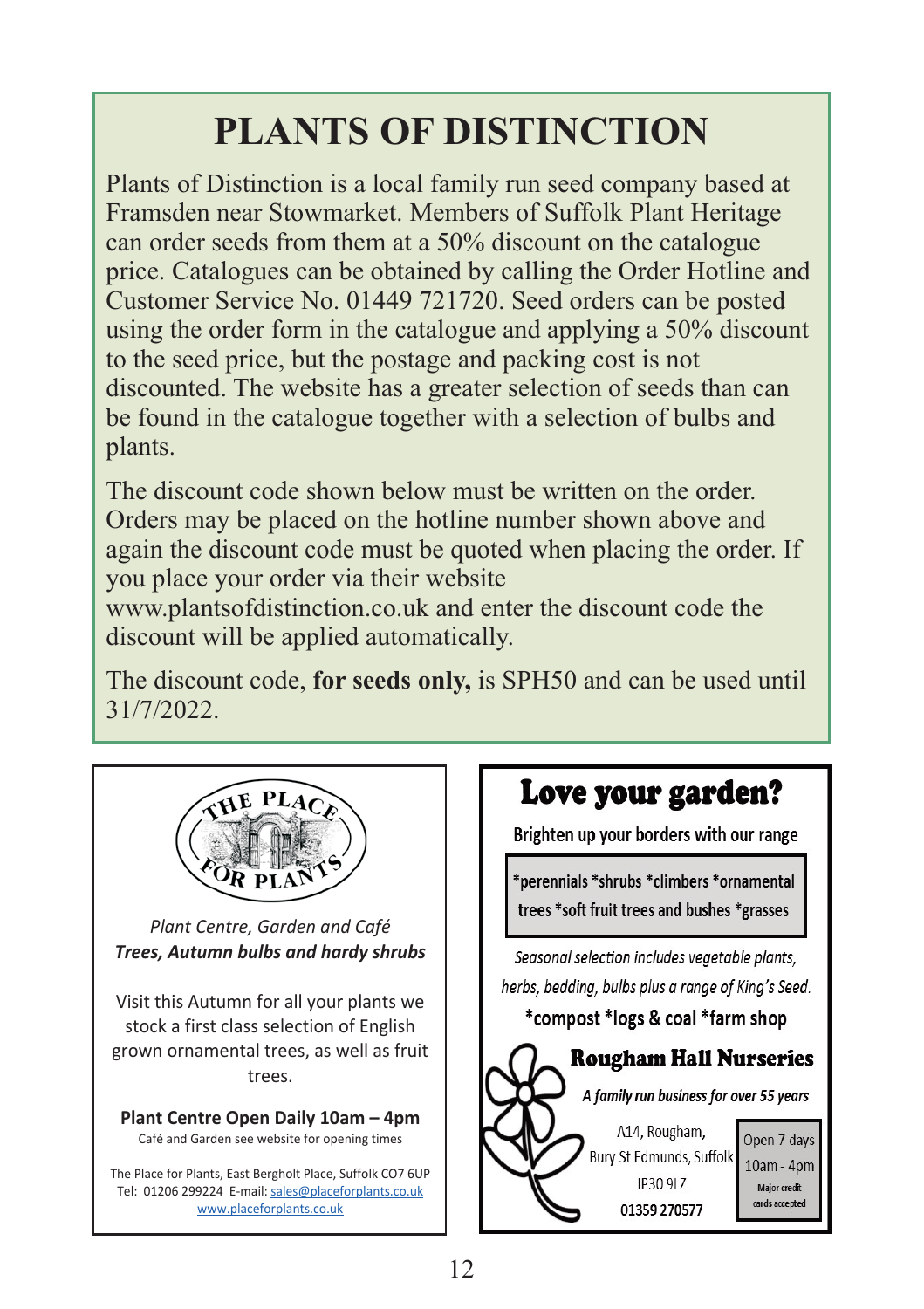## **SPRING PLANT FAIR SUNDAY MAY 30TH AND MONDAY MAY 31ST**

**SARAH COOK** 



We were all very pleased that our Spring Plant Fair, with Helmingham Hall, went ahead almost as usual on the late May Bank Holiday. We had a very good number of Plant Stalls, with most of our regular exhibitors joining us. The continuing Covid restrictions meant that visitor numbers were restricted to under 2,000 people for each of the two days and entry was by pre-booked tickets only.

Of course, there were lots of Nurseries, selling plants as diverse as ferns and cacti, trees and herbaceous plants. Our plant stall holders, and the artisans reported that they had had a very good event, and the less crowded conditions were appreciated by the visitors.

The Fair had many of the usual attractions. The highlight for me was the group of musicians, who, dressed for the part, were situated at one end of the site, but they regularly toured around playing their instruments, banjo, saxophone and tuba.

No need to bring food or drink to sustain the day's shopping. The Helmingham bar was popular as usual (as was their tearoom). Food available included Fish and Chips, Pizza, Hot Dogs and Ice Cream.

On the subject of food, the Artisan area included Yum Yum Tree Fudge (another of my favourites) and everything else you could want: artwork, pottery, glass, candles, clothing and much more.

Everyone seemed to be enjoying themselves, and all the hard work the Helmingham staff and Plant Heritage Volunteers put into the event was very much appreciated.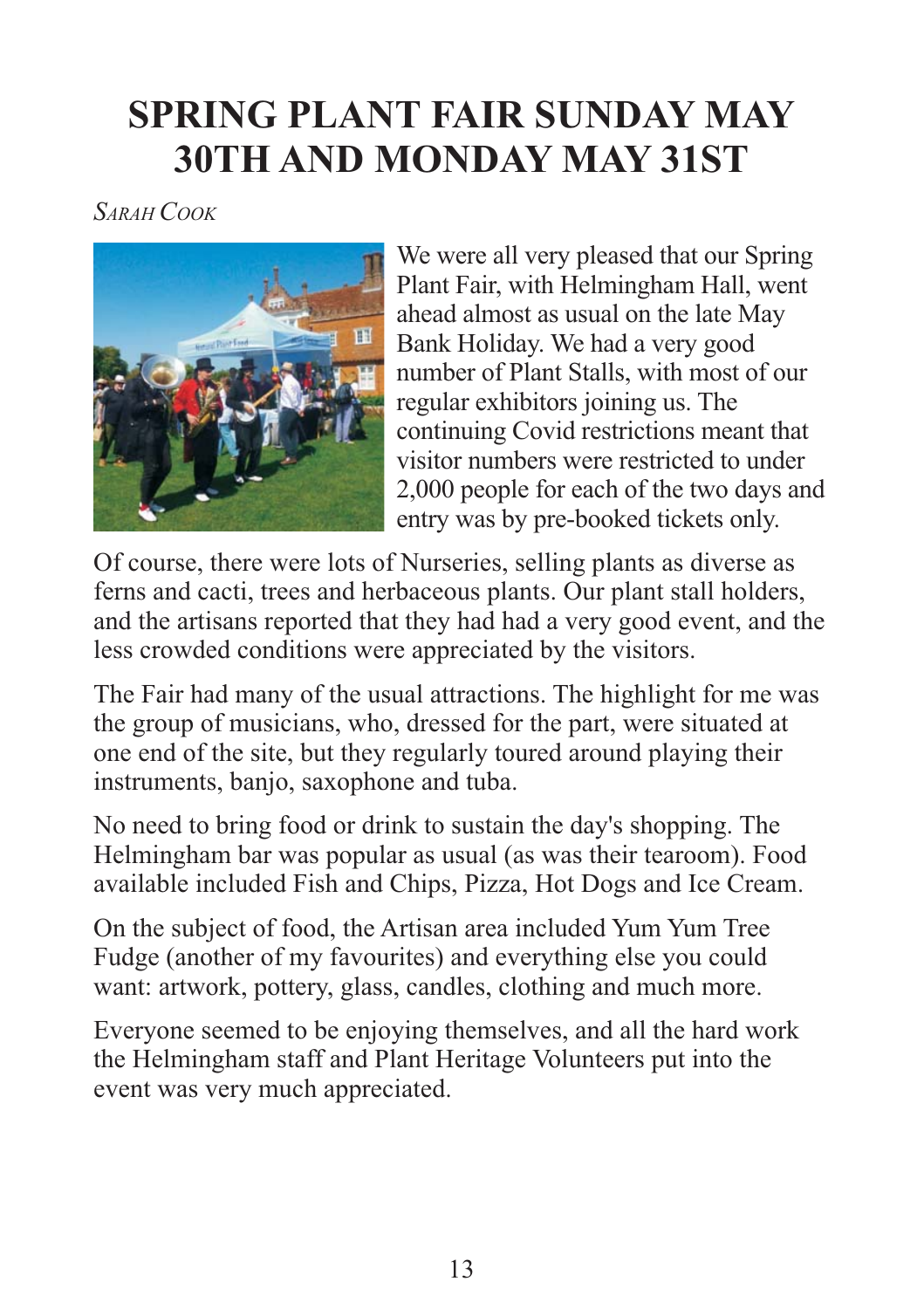## **HELMINGHAM SPRING PLANT FAIR**

THE MAIL

**THE** 

冊 冊

珊

*Photographs taken by Amanda Clowe of Wildcarrot Photography.*

Announce

T Ħ H

TTE



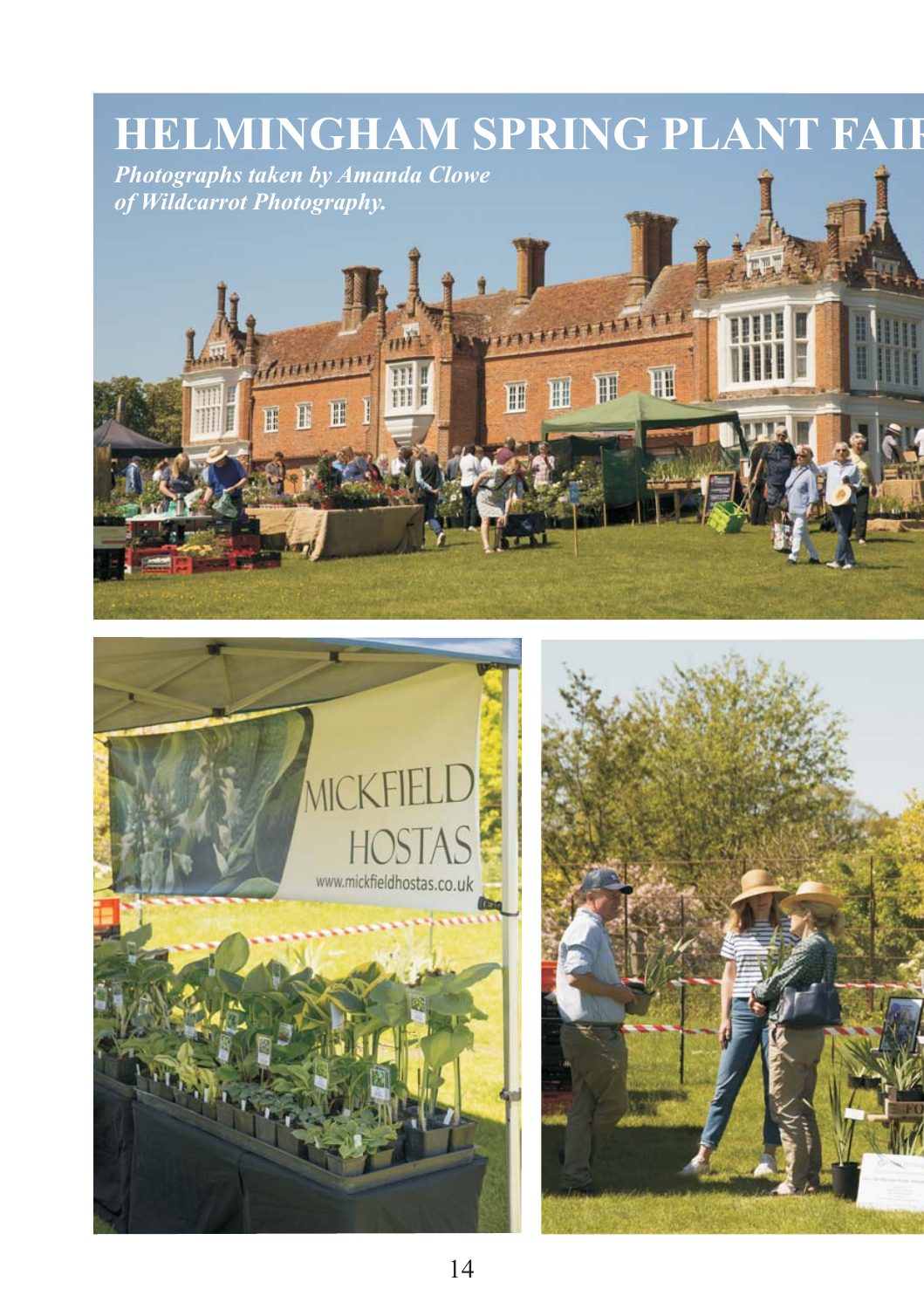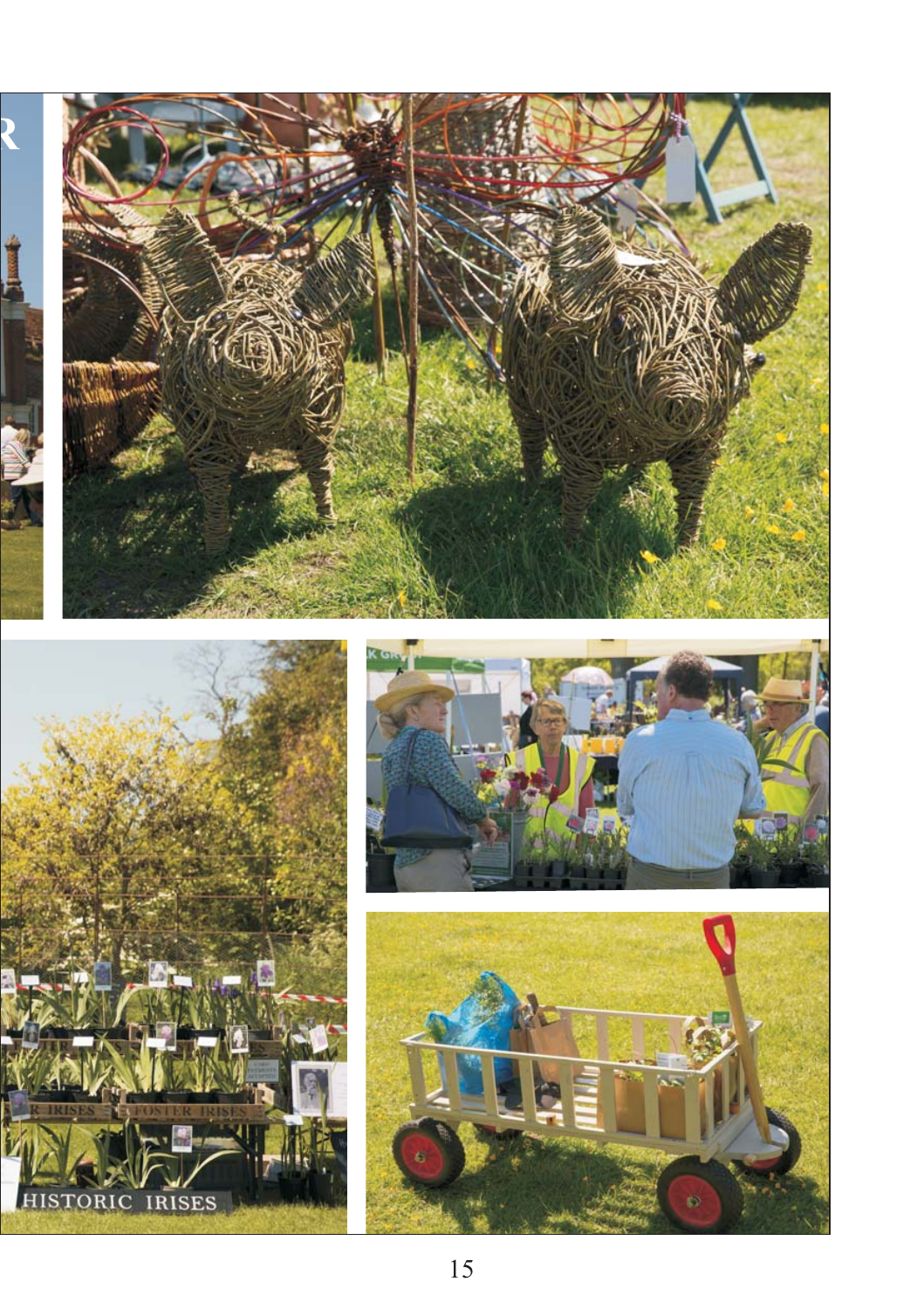## **HOOKED ON HOSTAS**

Our collection of hostas was a passion for both Yvonne and Robin, though they came at the subject from different directions: Yvonne is a collector, driven to add to her list of plants, of many genera, but especially hostas. Robin became an enthusiast off the back of Yvonne's interest in the genus, motivated to turn the hobby into a business.

## **So how did it start?**

In 1981, Yvonne visited her old school chum who had recently returned to the UK after several years living in the USA. On her return she moved to St Neots (Cambridgeshire) and in her garden she found a mature clump of H. Halcyon, from which she split a piece for Yvonne. This gift marked the start of Yvonne's hosta obsession.

#### **The early days**

In the early 1980s there were very few hostas available and those that were, were often plain leaved varieties. This was just before micropropagation techniques created the explosion of sports we now have available. It was also the time before the Internet, so tracking down new varieties and seeking information about the genus involved quite a lot of detective work. Sourcing new varieties to add to her collection became a bit of a quest.

## **Hosta triangle**

We are still puzzled why, in the driest part of the UK, three hostas specialists started up around the same time, coming at the subject from very different backgrounds. Although we began collecting hostas from 1981, we didn't start Mickfield Hostas until 1992, and we started exhibiting in 1993.

A few miles north of our nursery is the village of Hoxne, on the border with Norfolk, and home to Goldbrook Plants, which was established in 1983 by Sandra Bond. Sandra was a keen propagator and breeder of hostas but perhaps more widely known for her wonderful Chelsea displays of miniature varieties.

Only two miles north, on the same road as our nursery, was Park Green Nurseries established in 1985 by Richard and Mary Ford. The Fords made a name of themselves through hostas but were not exclusively a hosta based nursery, offering all sorts of other plants and sundries.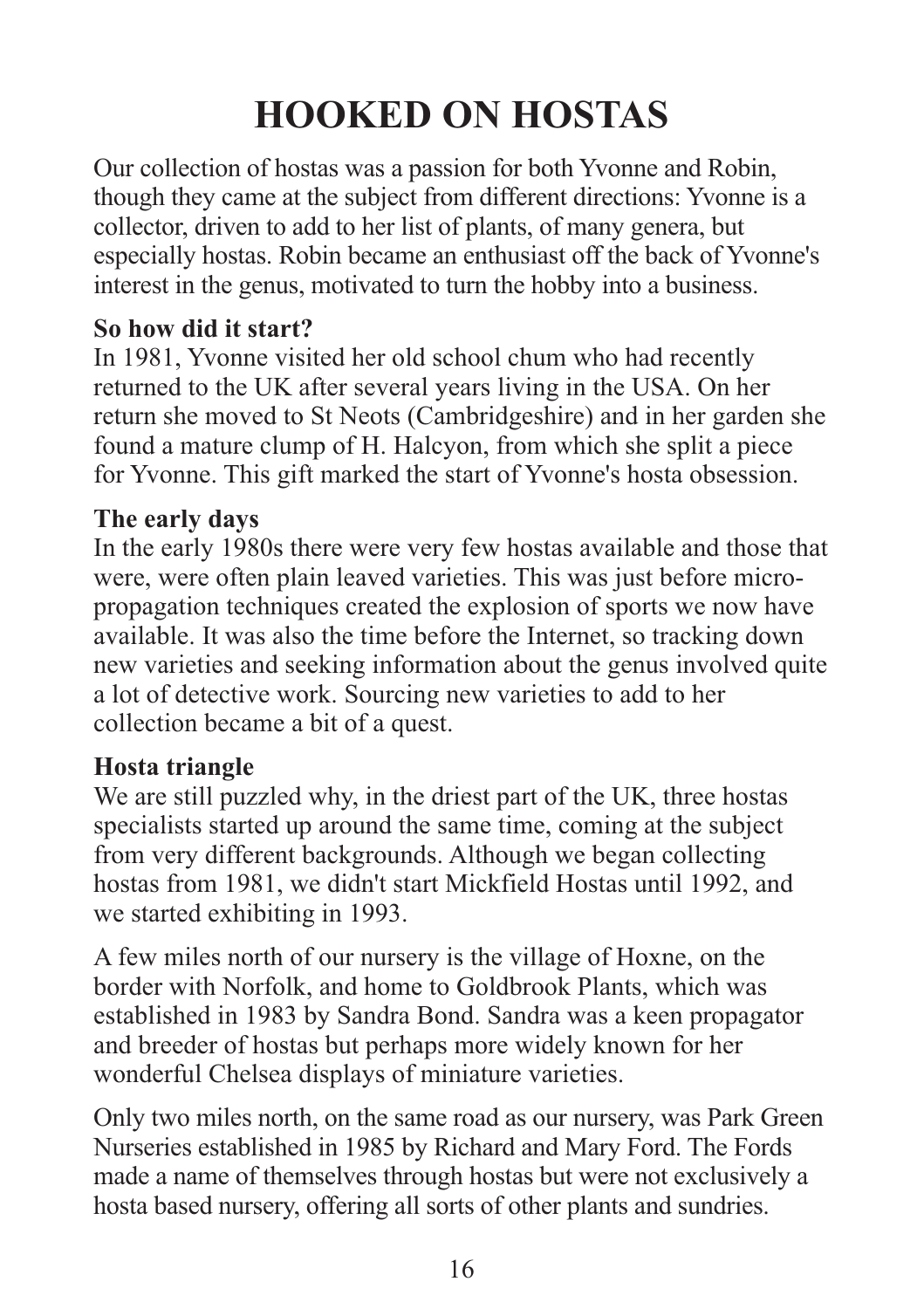We all exchanged hostas with each other in the early days and got to know Roger and Ann Bowden in Devon, Diana Grenfell in Hampshire, June Colley and John Baker, also in Hampshire, and Una Dunnett in Worcestershire, among many others. We also had Beth Chatto and Adrian and Alan Bloom at Bressingham Gardens to call on locally, which was a good start.

## **Where next?**

It became apparent quite quickly that the best source of new varieties was to be found in the US among the American Hosta Society, which we joined in the spring of 1986. We promote the organisation to anyone with a keen interest in hostas as there is such a wealth of information to be shared. Indeed, the latest issue of the AHS Journal features an article about H. 'Halcyon' and the remarkable contribution of Eric Smith, a UK breeder, to the genus. Written by Mike Shadrack and June Colley, if it doesn't whet your appetite to explore this branch of the genus then I don't know what would. Delicious photos abound in the Journal, especially after the annual Conventions, when gardens of the host state open up their magnificent acres for inspection.

#### **American connections**

Robin and Yvonne's early forays resulted in making contact with Peter and Jean Ruh from Chesterland, Ohio in 1989. Peter and Jean held a beautiful collection of over 2,000 different varieties and were meticulous with regard to cataloguing their plants. Regular correspondence throughout the 1980s and 1990s usually centred on getting hold of specific Tardianas, the group name for the offspring developed from Eric Smith's original crossing of H. Sieboldiana and H. Tardiflora. Over the next decade Robin and Yvonne ordered something of everything Peter had available and towards the end of the 1990s they had to look elsewhere to satisfy their collection habit. This was when they started ordering from Shady Oaks in Minnesota. At that time they were also ordering sales stock to help bolster their own divisions as interest grew in the UK.

#### **Dutch connections**

In 1993 a young Dutchman, and his father, introduced themselves at the nursery. If Yvonne and Robin were enthusiasts then Marco Fransen could be called an uber-enthusiast and he returned several times over the next few years on collecting forays throughout the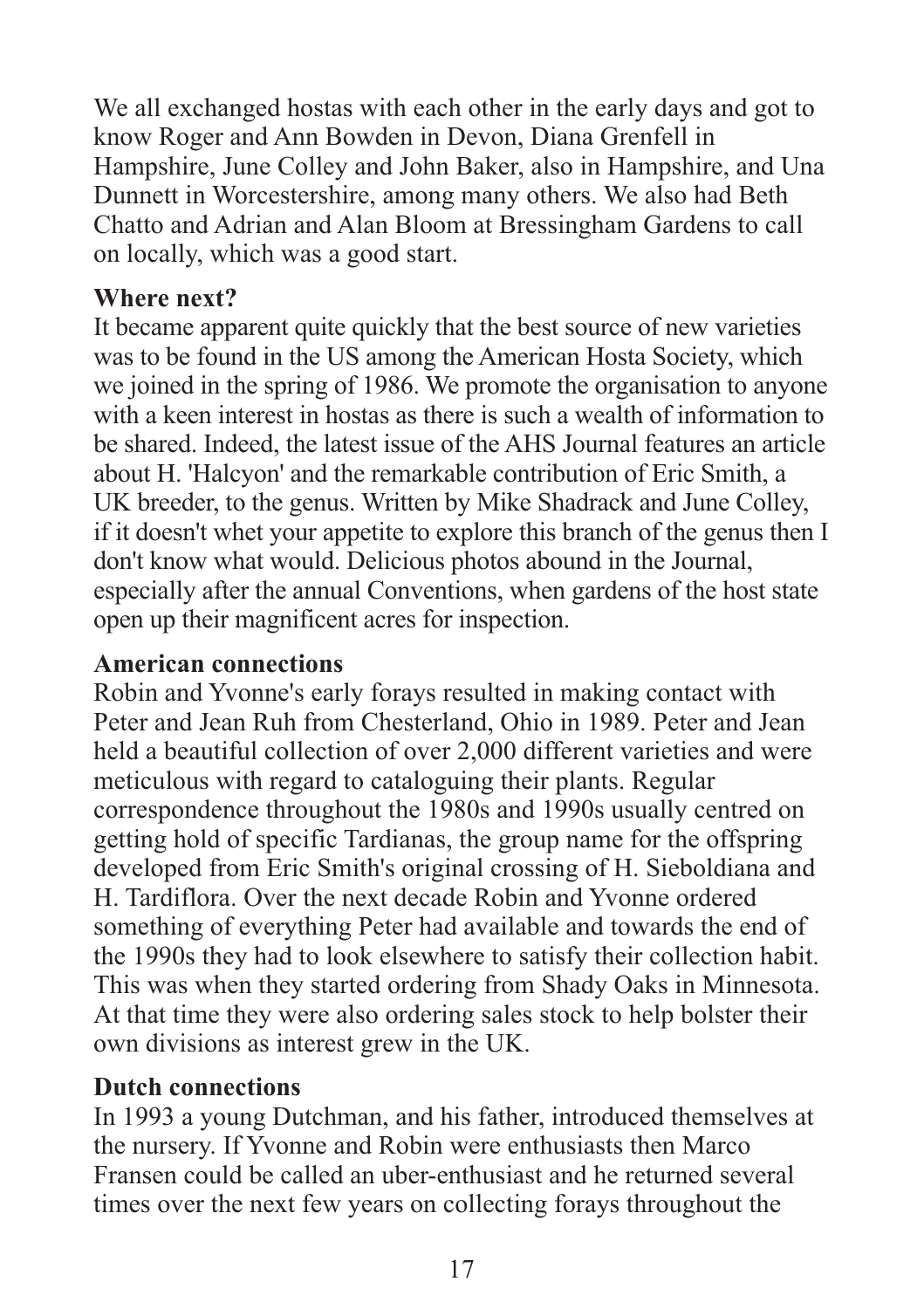UK, occasionally camping at our nursery as a handy base close to the ferry terminals to Holland.

Over the years Marco became our trusted source of plants and he supported us when our 1999 consignment of sales plants from Shady Oaks was poisoned by some peat substitute we bought from our usual supplier. Not only was that whole consignment poisoned, everything we potted on that autumn was also affected. Only a handful of the plants we bought over that autumn survived. This left us facing the 2000 season without the quantities we needed to service the shows. Marco stepped in and supplied us with everything he could spare so we were able to keep going – what a friend.

## **Getting diverted**

The decision Yvonne and Robin made to start exhibiting in 1993 soon became a way of life, which was necessary to continue building the business. The downside to the exhibiting was less time spent at the nursery during the season. As with any hobby that turns into a business, the reason for interest soon becomes eclipsed by the need to make money. You end up not doing the things that interested you in the first place. In the early days of exhibiting Robin and Yvonne rarely spent any time at the nursery, returning to re-stock and swap out parent plants for displays.

Robin and Yvonne had an open invitation to visit Peter and Jean Ruh but they never made it over. Unforeseen events, and the pressures of the show season, meant they could only do so out of season, missing all the opportunities to visit the wonderful gardens. They managed numerous trips over to see Marco as it is so easy from our part of the world to nip across to Holland.

It was such a shame Robin and Yvonne never managed to get to an AHS Convention, the next best thing was receiving the AHS Journal coverage of the events complete with photos of mouth-watering gardens that looked impossibly lush

#### **My interest in hostas**

I am often asked 'why hostas?' and for me, their appeal grew over time. I have never been a collector of anything really, least of all plants but it is really hard to ignore the impact of hostas, especially when used to great effect in a garden or edging a pathway. In May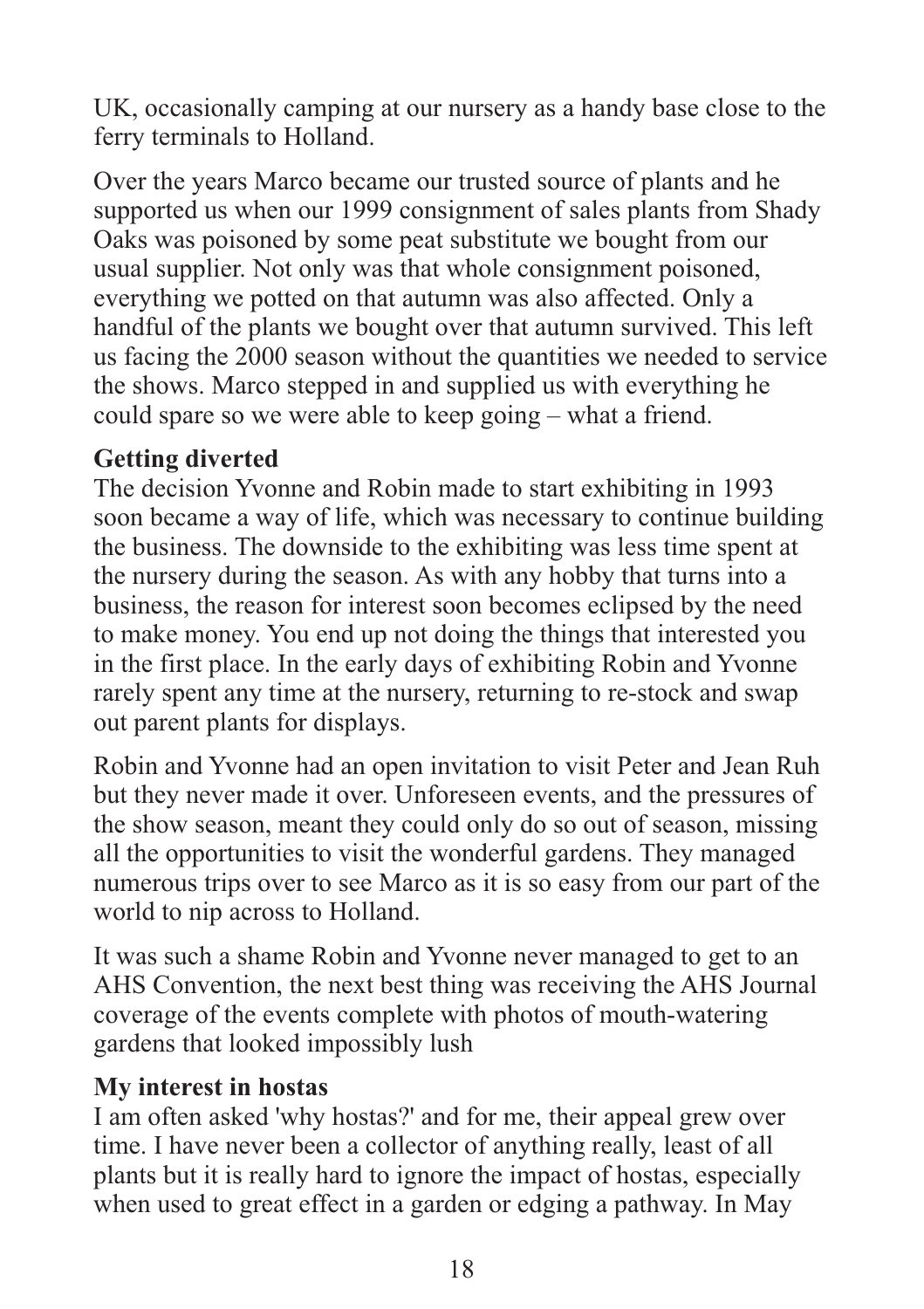1988 I was over in Washington DC to give a paper at a conference at Georgetown University. I stayed on the edge of Georgetown and walking to the University each day involved passing down wonderfully picturesque streets lined with hostas. What a sight it was with the cherry blossom still out. It left a lasting impression of seeing these beautiful plants in the flesh, or should that be leaf? Exhibiting is one thing but you can never do the plants justice in such a confined space so my desire is to exhibit them permanently here at the nursery in more imaginative ways.

#### **Getting started**



*H. 'Halcyon'*

The advent of the Internet and the ability to research subjects easily has bought the joy of collecting to a wider audience and has ensured knowledge continues to be shared. Modern collecting has been made so much easier when you are only a few clicks away from brilliant resources to aid your search, such as Plant Heritage

We are so far removed from the pioneering days of the Victorian collectors but there are still remote regions of the world yet to be explored. As far as hostas are concerned the trick is finding the older cultivars when so many modern cultivars have been introduced that overshadow them. However, as long as Mickfield Hostas exists we will continue to promote the older cultivars and try our best to ensure they continue to have a place in peoples' gardens in the future.

The plant that started a 40-year collecting habit. It's no surprise Yvonne fell in love with this cultivar as there is much to recommend it.

One question I now have on my mind is how a mature clump of H. 'Halcyon' was to be found in a St Neots garden in 1981. Who planted it and where did it come from? As a mature clump it would have had to have been in the garden for at least 4 years. It is entirely possible this was one of the original plants Eric Smith was responsible for introducing to the public. How exciting if it was!

#### **Melanie Collins, Mickfield Hostas - www.mickfieldhostas.co.uk**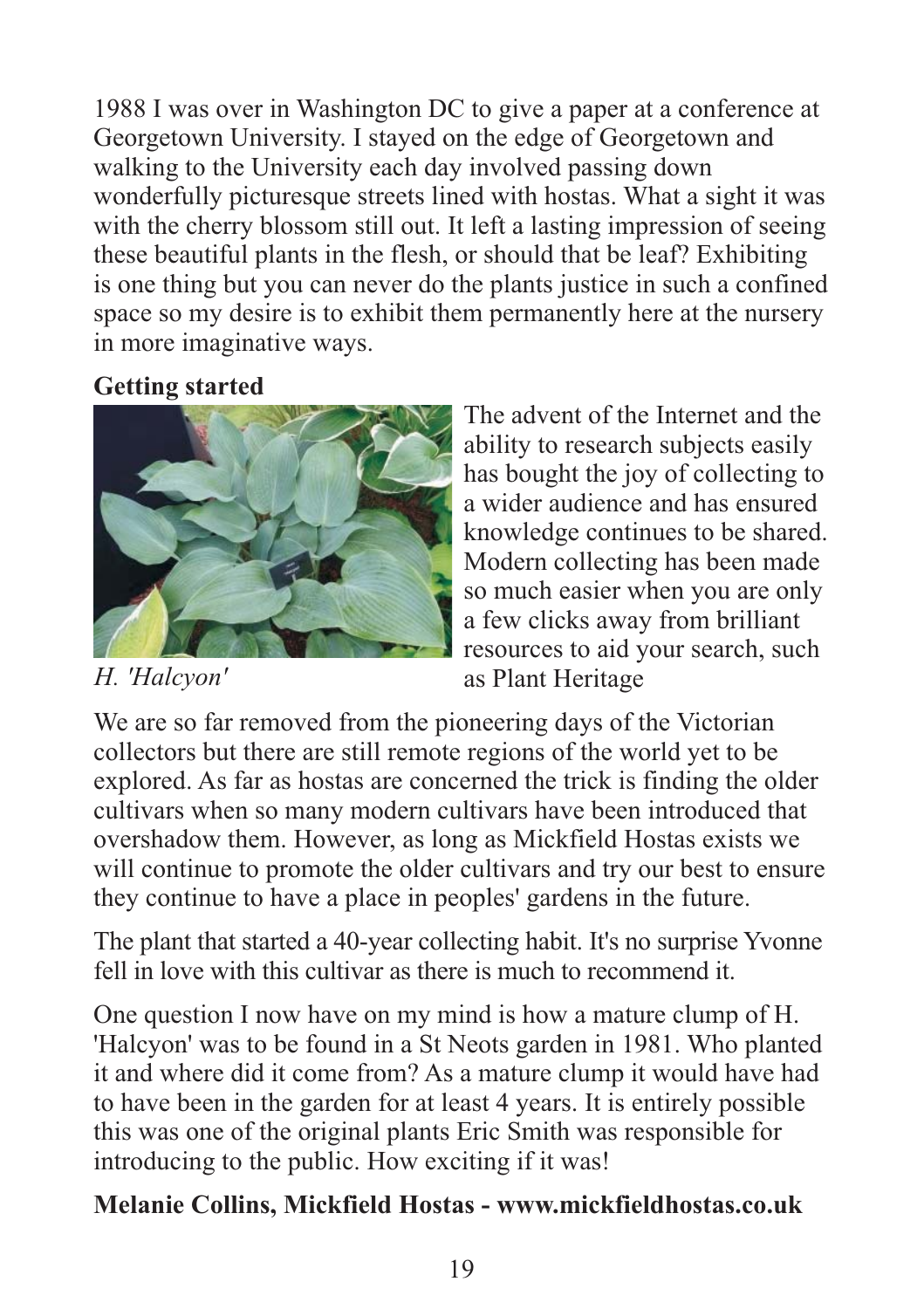## **THE GLIMPSE GARDEN**

## *J L UDE AW*

Afurther instalment on the creation of Jude Law's garden at Stradbrooke.

the Damp Tree Meadow. The *Metasequoia* cuttings are growing well When I put down my pen in March, I imagined picking it up again in and, thanks to the help of some very kind friends, the trees are in, have survived the wettest of winters and the coldest of springs and are now enduring the drought and windiness of the last few weeks. They are yet to put on any extension growth but are looking ok.

While I focussed on tree planting, my neighbour was busy removing his hedgerow on our boundary opening my Top Garden up to the north and easterly winds. The hoped-for microclimate disappeared in a trice and a new task to create a windbreak must go into the garden development plan.

Elsewhere, last year's potential morphed into this year's jungle. Delayed by sitting mallards, a cracked bone in my wrist and enhanced family responsibilities, I found myself playing catch-up and the garden going backwards. Groundsel seeded merrily in the Top Garden and creeping thistle (what a misnomer!) romped away on any bare patch. I've made the mistake of starting too many areas simultaneously but I've learned to look at what I have done and enjoy the butterflies on the thistles and the cinnabar moth caterpillars on the groundsel. I closed my eyes to the bad bits and concentrated on the Glimpse Garden for a sense of progress, moving, planting, dead heading, scribbling notes and planning changes. A small set back but once again, I have friends to thank for keeping me and my spade on course with garden making...

You may remember the Glimpse was formed by erecting a fence of slatted verticals to slow the wind and create shelter for plants moved from our last garden. From this jumbled beginning the utilitarian fence has evolved into a central feature. I love its hint of things to come - half- seen flowers and foliage, peep through the slats and call you from the breakfast table, coffee cup in hand. They pique the interest on your journey to the entrance before appearing in their full glory as you round the corner.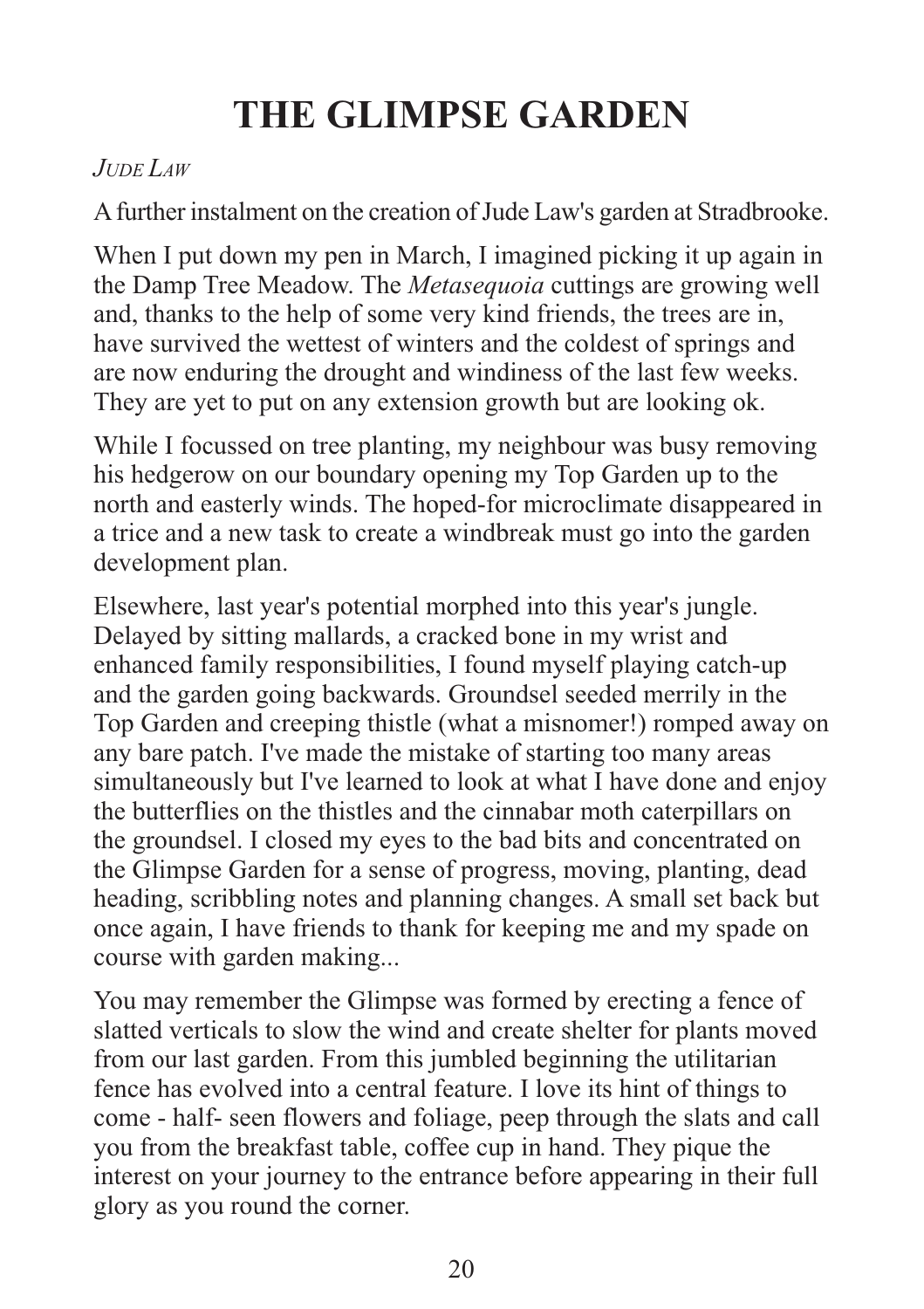

*Rosa x odorata 'Mutabilis'* peeping through.

This has become a garden to linger in, to enjoy the intricacies of form and flower, leaf veining and gradations of colour.

As I write, it is the shy *Erodium x* variable 'Roseum' nestling under an aster, the whimsical beauty of *Seseli* gracile, the waving urn of Stipa the tiny beauty of *pseudoichu, Rosa* 'John Gwilliam', the bee laden flowers of Teucrium x lucydris and Verbena macdouglii 'Lavender Spires', the mahogany stems and tiny pipe- cleaner flowers of Boehmeria tricuspis, the unfurling buds of Inula hookeri a clematis seed head look-a-like, which

catch the eye. The emerging flowers of *Miscanthus nepalensis* hint at the silken golden tresses to come, and the kaleidoscope colours of Rosa x odorata 'Mutabilis' look good in any weather. These and other treasures, many bought from our stand at Helmingham, provide constant interest. My only demands are that a plant can hold its form and has flowers that die nicely. The *Inula* fails here but, by a path, is quickly deadheaded.

A few evergreens provide winter structure. Ulmus 'Jacqueline Hillier' is always architecturally sublime and, if kept low, will hopefully escape the elm bark beetle. A garden then of individuals but, here and there, are little groups of complementary plants. In spring it is the emerging foliage of Rosa glauca, Clematis recta 'Purpurea' and Paeonia delavayi. As the season develops leaves intermingle happily, joined by a leavening of pink stained allium seed heads and the ivory clematis flowers. Fleetingly, the pink stamens of Rosa 'Jacqueline du Pre' join in and in the Rosa banksiae corner another planting peaks in early summer. As the rose reaches its zenith its neighbours spring to attention. *Euphorbia x pasteurii* and E. wulfenii, Buddleja alternifolia 'Argentea', *Lupinus arborescens* (lemon form), *Iris* 'Romance' all backed by alliums, Seseli libanotis and the leaves of Rubus calophyllus. On the ground Geranium malviflorum blooms through the leaves of Artemesia 'Valerie Finnis'. I return constantly to stand and stare.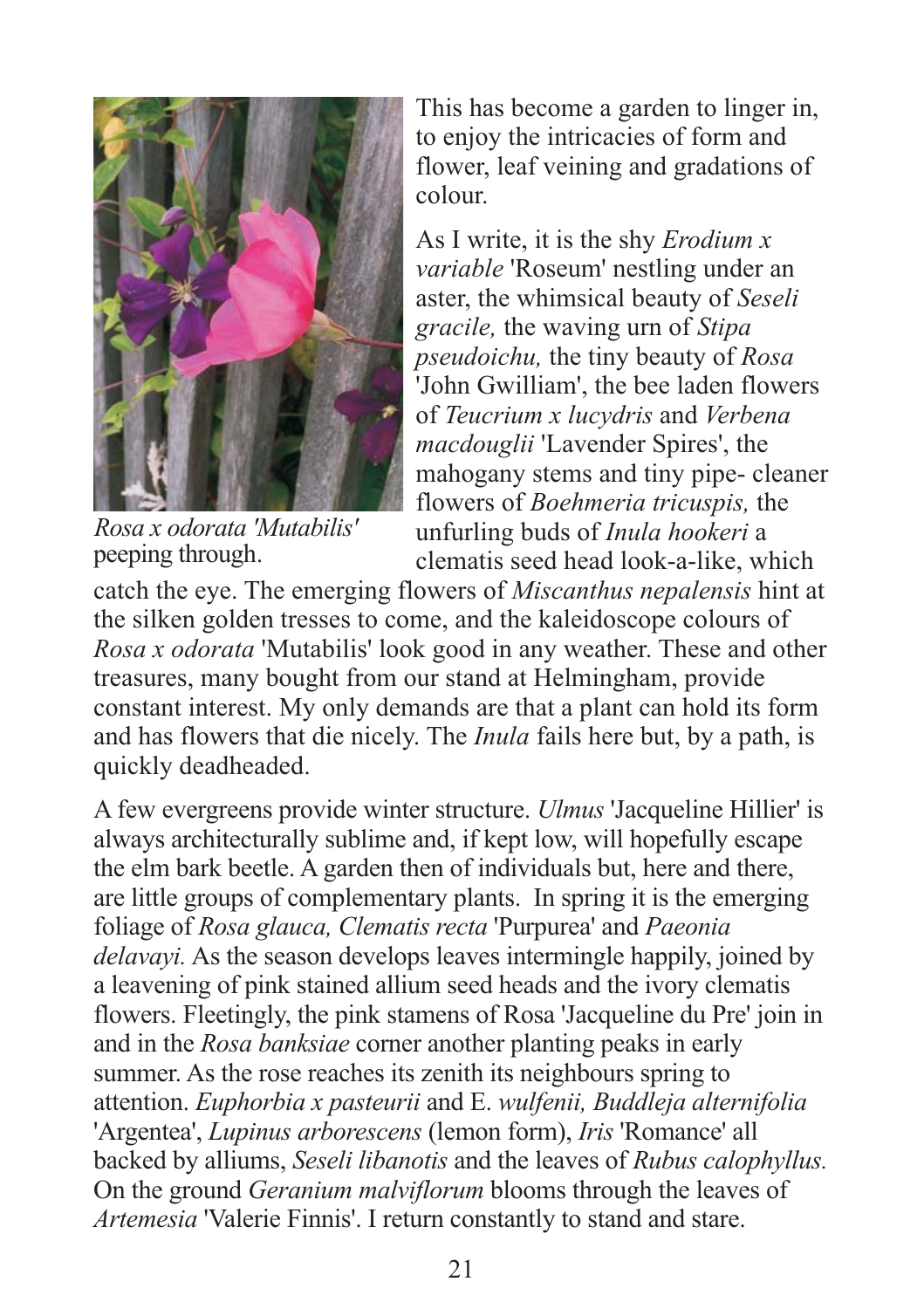For each combination that works there is one that doesn't. Intrigued by the ruffled, grey- green foliage of Leonurus cardiaca 'Grobbebol' I planted it next to *Nepeta nuda* 'Romany Dusk'. In the first year they looked balanced, the *Leonurus* a little smaller than the *Nepeta* but, in year two, both grew enormously and were joined by a *Delphinium* requinii. Horrible, too many verticals and not enough contrast. The



*Inula hookeri*

Leonurus will be the one to move.

There is a danger that such a pot pourri is too 'busy'. Here, self seeders rescue me. *Salvia verticillata* 'Purple Rain' flows between plants creating a river of silver and blue, Silene armeria 'Electra' dabs its shocking pink in unlikely places and *Nicotiana* and *Orlaya* are all welcome. Disciplined thinning stems their enthusiasm but they keep the garden alive, popping up in the most unlikely of crevices with a creativity that is beyond me. *Verbena bonariensis, V. hastata, Dahlia merckii, Eschscholzia,*

A hurrah of colour is added by dahlias, agapanthus, clematis, asters, helianthus and the like which keep the show going until the snowdrops and winter flowering shrubs take over once more.

The gap between fact and fiction, dreams and achievement is large but there is enough to point optimistically to another year ... and perhaps another article. Next up, it really will be the Damp Tree Meadow.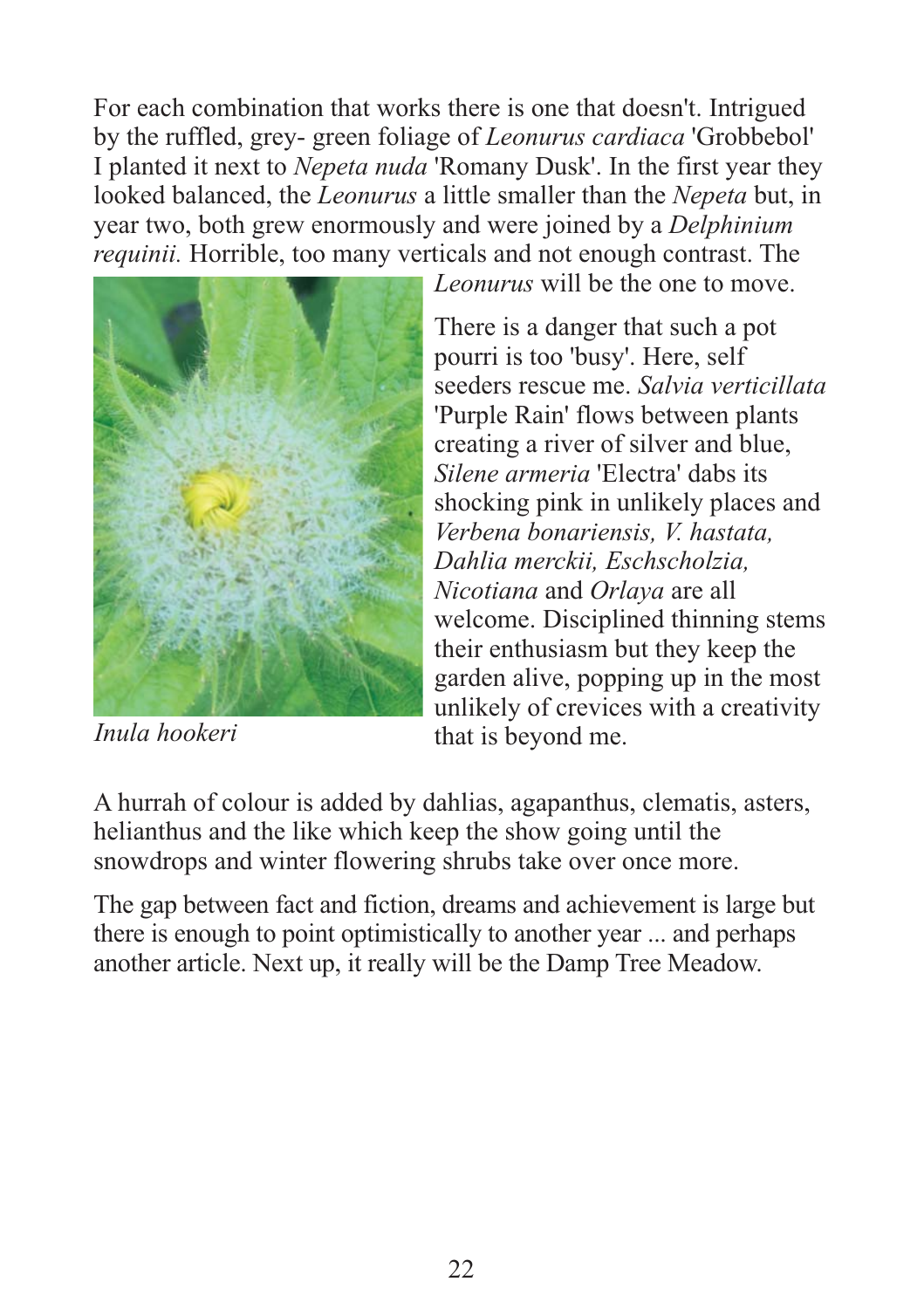## **CLEMATIS INTERNODAL CUTTINGS**



Clematis seem to root well from internodal cuttings and our group recently tried a development of this process gleaned from a long-ago article by Christopher Lloyd.

Ideal material is semi-mature, healthy current season growth. Sever the cutting material about 4-5cm below a node and trim

just above the node retaining one of the leaves. If the area is large cut this in half to reduce water loss. Then, taking a sharp knife or blade split the stem in half longitudinally down the midline below the node. Insert one half of this cut stem in a sharp draining cutting compost and lay the other along the top surface. Pin this down or better, cover with gravel, to ensure good contact and keep the material moist. Place the cutting in the shade and cover to reduce transpiration.

Roots should appear along both sections and from the junction between the two in about 5 to 6 weeks.

## **WHAT TO LOOK FOR WHEN CHOOSING A BAMBOO**

## $HELEN$ <sub>*CHEN*</sub>

Bamboos are amazing plants. They add height and texture, are evergreen, hardy, and disease resistant, and best of all are highly decorative. However, many people are afraid to grow them, and indeed a few species are highly invasive and completely unsuitable for most gardens. However, there are well over 200 species and varieties of bamboo that can be grown in the UK, many of which are excellent garden plants. So, what should you look for when choosing a bamboo?

The first thing to consider is whether it is a 'clumping' or 'running' bamboo. Unfortunately, it's a little more complicated than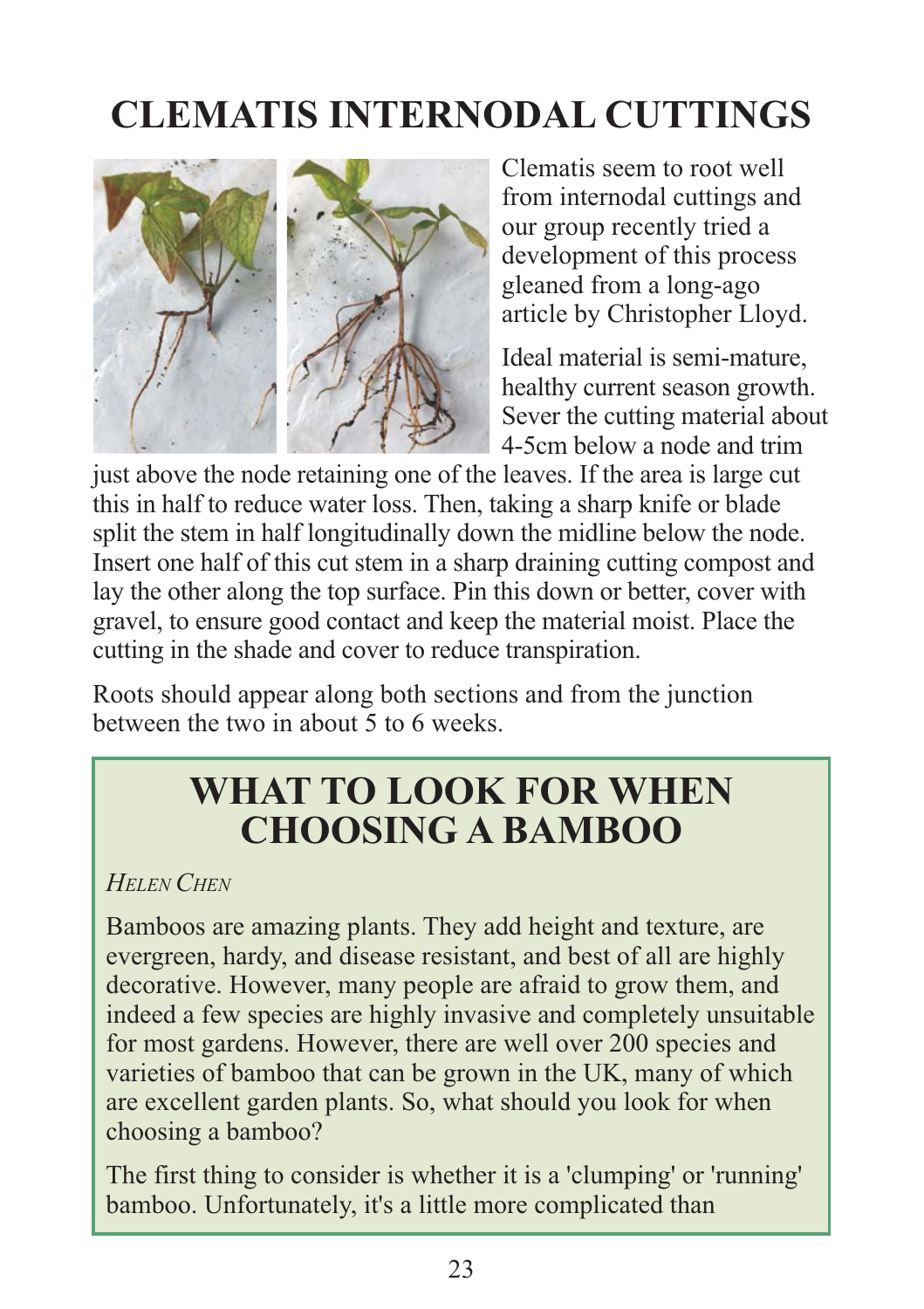$clumping = good, running = bad. Clumping and running describe$ the root structure rather than the behaviour of a bamboo. A clumpforming bamboo sends out new rhizomes which turn up at the ends to form new culms (the living canes of the bamboo). The next year, new rhizomes will branch off from the old rhizomes, and themselves turn up at the end to form culms. In other words, they never send out runners. Running bamboos send out rhizomes which put up culms at nodes along their length and continue onwards. In other words, running bamboos have the capacity to send out runners to a length of several metres from the original clump. Some of the most invasive species (Sasa spp. and Chimonobambusa spp.) can send out a runner 30 feet (10m) or so in a single growing season!

However, clump forming does not necessarily mean small! While typical clumpers (e.g. *Fargesia spp.*) send up new culms very close to the clump, some (e.g. *Yushania* spp. and *Chusquea* spp.) have rhizomes with a long 'neck' which can grow outward a foot (30cms) or so before turning up into a culm. These can form a



Phyllostachys vivax f. aureocaulis quite well-behaved, but can also

large, relatively open clump very quickly.

Just to complicate things further, running does not necessarily mean invasive. The tightest clump of bamboo in my garden is *Phyllostachys aurea* 'Koi', a running bamboo, which has been in the ground for twelve years and is still less than two feet across at the base. Some bamboos can be hard to predict as well. For example, Phyllostachys nigra, the very popular black bamboo, is very variable in its habits. It is often run aggressively.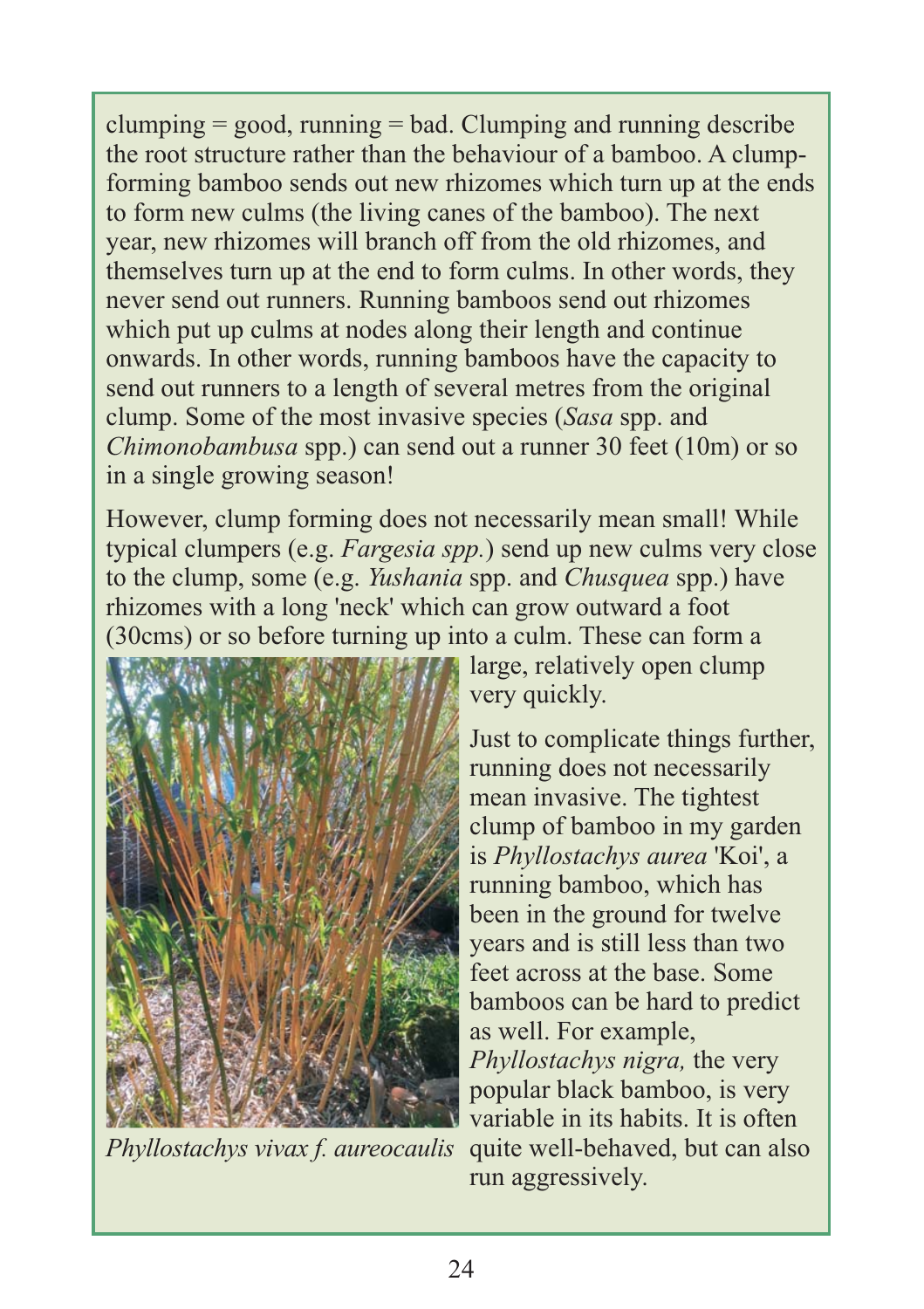The next thing to consider is height. The shortest bamboo available in the UK is about 18" (45cms) tall. The tallest species get to over 20 feet (6m). The shorter genera of ground cover bamboos do tend to be quite energetic runners, but as they are quite shallow rooted can literally be pulled up by hand if they wander too far. Most clump formers are in the 10-16ft (3-5m) range, and the tallest bamboos are usually running types. It's important to remember that if you want height the plant will need a proportionate amount of space width wise.

Following on from that, the shape of the bamboo is important to consider. Many clump formers, especially Fargesia spp., have a rather umbrella like shape, with a wide cloud of foliage over a narrow base. For screening, where something upright is needed, a well-behaved running bamboo might be a better choice.



Finally, if controlling growth is important, it might be a better option to grow a bamboo in a container. Most bamboos do very well in containers as long as they are not allowed to dry out. Of course, you can also use root barriers, but if these completely surround the plant it will eventually become effectively pot-bound and try to break out.

Really, the hardest part of growing bamboo is choosing the right one in the first place. They are incredibly low-maintenance and unfussy plants, tolerate all

*Borinda albocerea*

sorts of conditions, and add so much to a garden. It's well worth doing a little research or asking a specialist nursery for advice to get the right plant.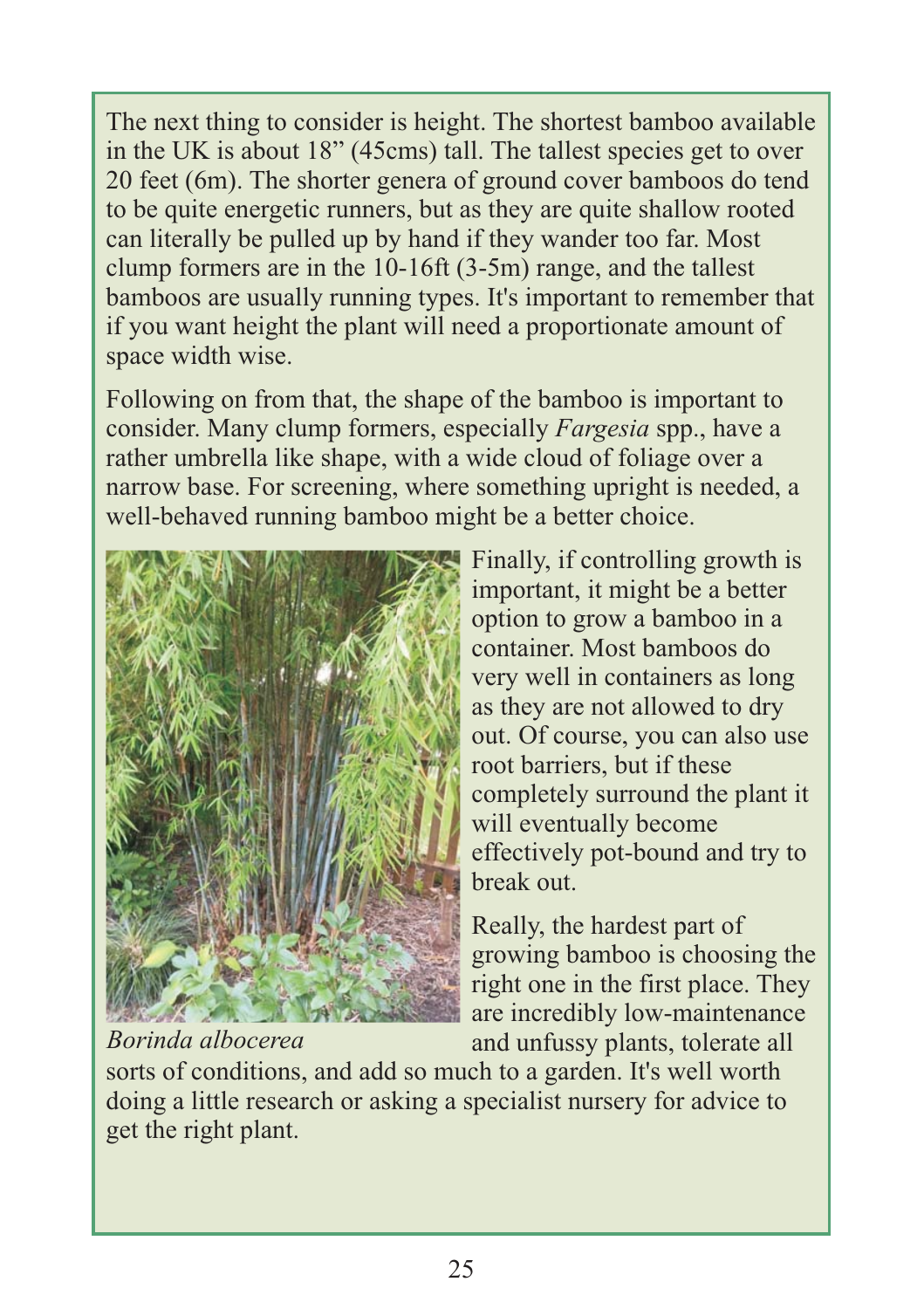## **A DATE FOR YOUR DIARY**

Will we be lucky? On April 30th 2022 Suffolk Plant Heritage is fortunate to be able to offer a garden visit for all members and friends alike to Alastair Harris's garden, Foxhall Place in Ipswich. We hope it will be a relatively frost free spring and that Magnolias and Camellias will be in flower giving the bees (and probably beetles) an early feed in the new year when perhaps little else will be in flower.

The plants have been collected over a twenty year time span from a number of sources and often as presents from the family. The largest Magnolias, veitchii (a hybrid first introduced by the famous nursery in 1907) and *denudata*, were transplanted here on our move to Ipswich from Bedford and have reached perhaps 40 foot plus and so will give a good show if the weather permits.

There are over twenty different magnolia and camellia speci and hybrids among a number of individual trees and shrubs, the largest of which are now probably two redwoods planted in 1997.

If the weather is uncooperative, come anyway and enjoy some home made cake and scones!

## **PLANT HERITAGE NEWS**

**For an update on what's happening at National Office visit the current issue of Newslines on the website www.plantheritage.com**

**To find out more about Suffolk Group activities including details of garden events and openings visit https://suffolkplants.org.uk/**

## **TO ADVERTISE IN SUFFOLK PLANT HERITAGE JOURNAL**

**Contact Nick Stanley, publicity@suffolkplants.org.uk**

> **Quarter page black & white £20.00 colour £25.00**

> **Half page black & white £40.00 colour £50.00**

> **Full page black & white £60.00 colour £75.00**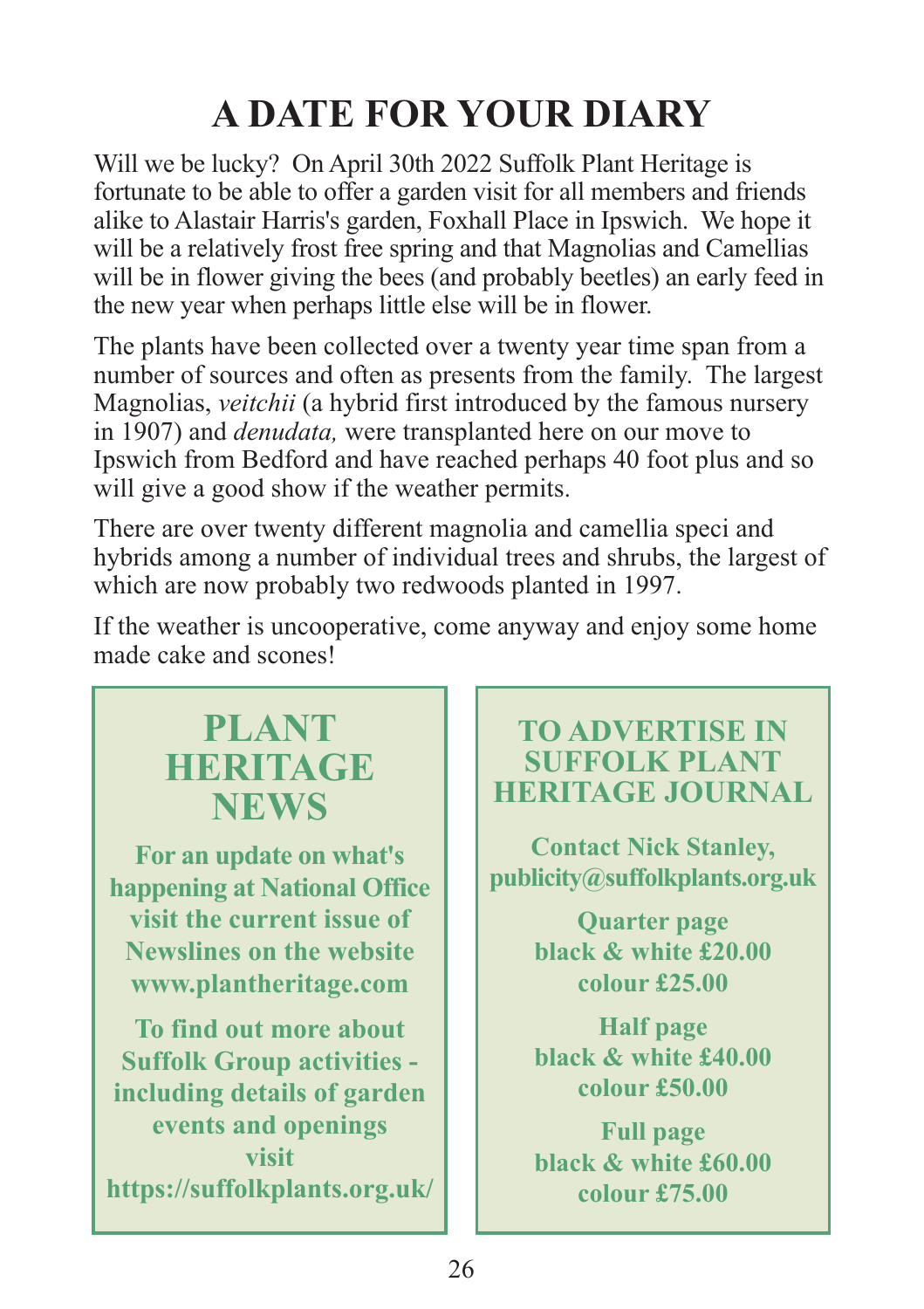## **SUFFOLK PLANT HERITAGE COMMITTEE MEMBERS**

**President & Chairman** Margaret Thorpe, Weavers House, Swan Street, Boxford, Sudbury CO10 5NZ, 01787 211 346, maggiethorpe37@gmail.com

**Vice Chairman** Neil Bradfield, 2 Holmwood Cottages, Bower House Tye, Polstead, Colchester CO6 5BZ, 01787 211816, scuddingclouds2@gmail.com

**Treasurer** Pat Stanley, Newlands Hall Lane, Witnesham, Ipswich IP6 9HN, 01473 785585, nickpatstanley@btinternet.com

**Secretary and membership secretary** Isobel Ashton, 6 College Lane, Bury St Edmunds IP33 1NN, 01284 754993, secretary@suffolkplants.org.uk

**Propagation officer** Anne Tweddle, Brook Farm, Charsfield, Woodbridge IP13 7QA, 01473 737337, anne@tweddle1.co.uk

**National collections co-ordinator** Dorothy Cartwright, 605 Neptune Marina, 1 Coprolite Street, Ipswich IP3 0BN, 01473 289556, collections@suffolkplantheritage.com

**Press officer** Nick Stanley, Newlands Hall Lane, Witnesham, Ipswich IP6 9HN, 01473 785585, nickpatstanley@btinternet.com

**Journal editor** Rosie Ansell. 23 Bristol Road, Bury St Edmunds IP33 2DH, 01284 701252, rosieansell@aol.com

**IT administrator** Anthony Pigott, Kersey's Farm, Mendlesham, Stowmarket IP14 5RB, 01449 766104, anthony.pigott@btinternet.com Website enquiries it.admin@suffolkplants.org.uk

## **Other committee members**

Darren Andrews, 2, Hadleigh Farm Cottages, Woodlands, Raydon, IP7 5PY, 01473 822987, waspfactory72@yahoo.co.uk

Sarah Cook, Hullwood Barn, Bolton Lane, Shelley, Ipswich IP7 5RE, 01473 822400, sarahmalmaisons@gmail.com

Alastair Harris, Foxhall Place, Purdis Road, Foxhall, Ipswich IP10 0AE, 07879 817777, alastair.jharris@btopenworld.com